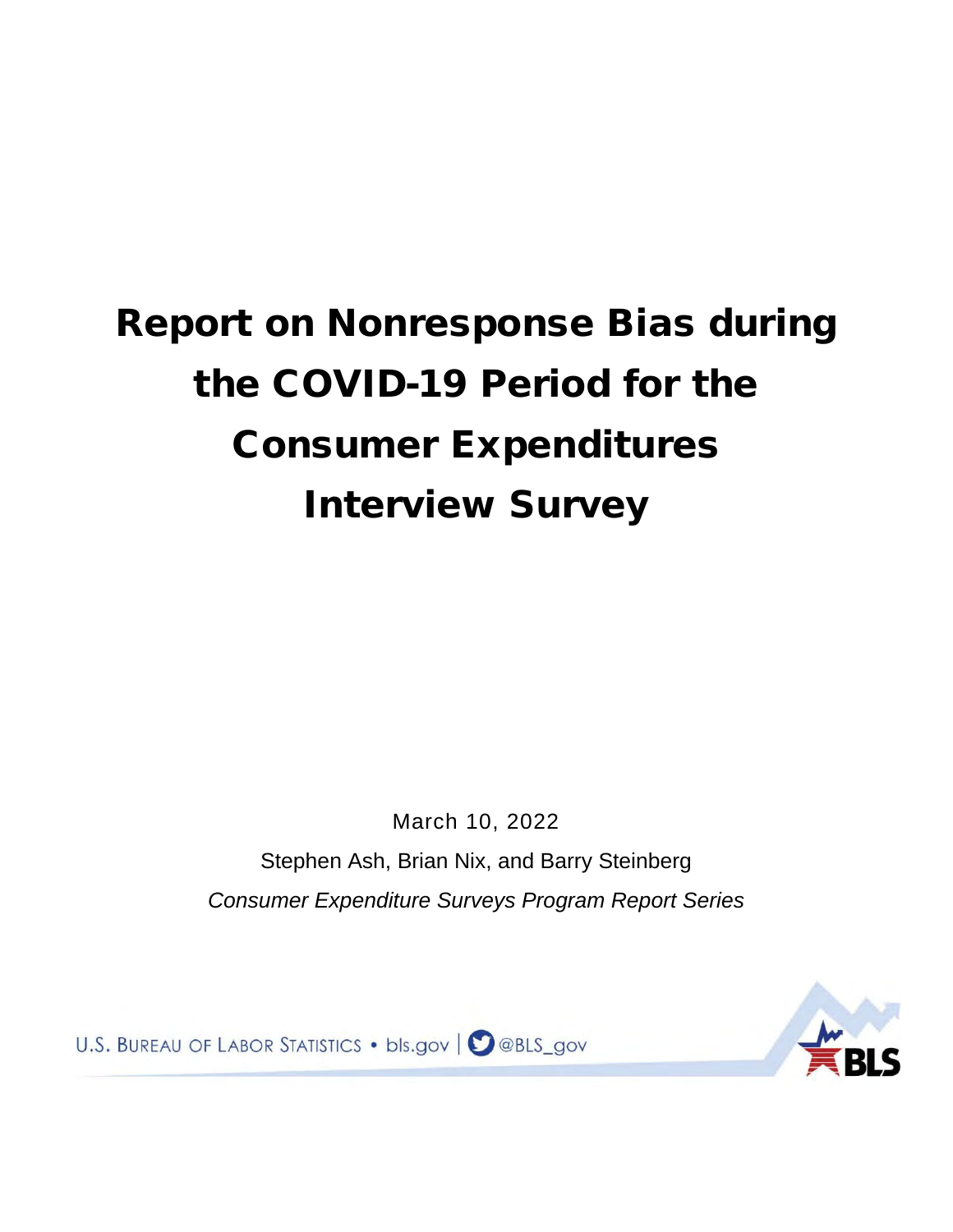# **Overview**

We found no evidence of nonresponse bias in the expenditure estimates related to the COVID-19 pandemic. Expenditure estimates were computed with three alternative weighting procedures that were tailored to the COVID-19 situation, and all three expenditure estimates were in reasonable agreement with those computed with the normal weighting procedure used to produce public estimates.

# **Background**

The emergence of COVID-19 in March 2020 has caused extraordinary changes to many facets of life, including the Consumer Expenditures Surveys (CE). For example, as a result of COVID-19, the Bureau of Labor Statistics enacted new interviewing protocols that impacted response rates (Knappenberger, Lee, Pham, and Armstrong 2021a)

We define the COVID-19 period as the second and third quarters of 2020 (April through September of 2020) because most of the survey's data were collected by telephone interviewing rather than by inperson interviewing during that period. The "maximum telephone interviewing" protocol began on March 19, 2020, and it was gradually phased out over the summer and fall of 2020. Most of the survey's data in most of the country were collected by telephone during the second and third quarters of 2020 (Knappenberger, Lee, Pham, and Armstrong 2021a, 2021b).

[Figure 1](#page-2-0) presents overall response rates for the Interview survey.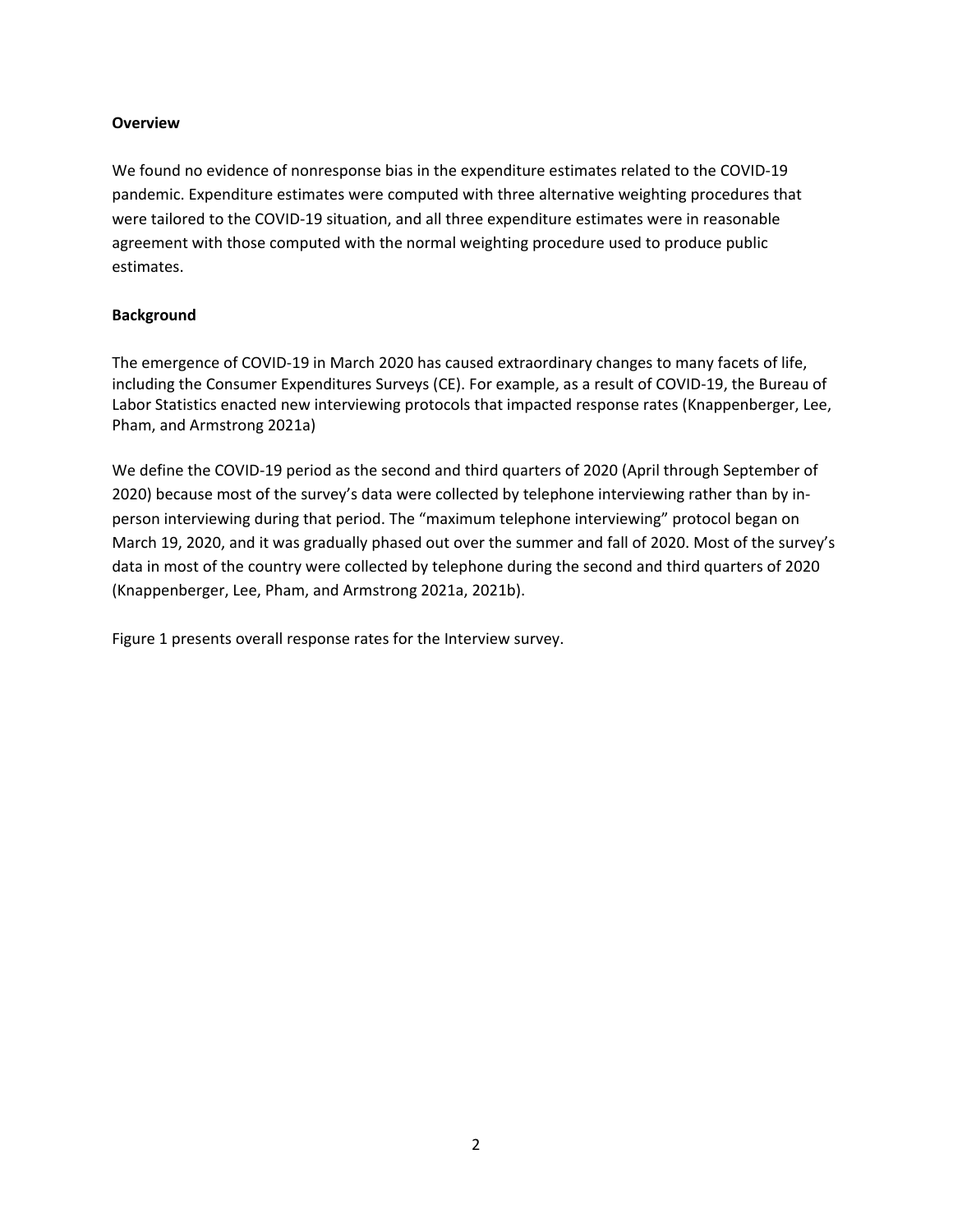<span id="page-2-0"></span>

**Figure 1: Response Rates for Household Surveys**

[Figure 1](#page-2-0) shows that the response rates have decreased over time, but the decrease in the COVID-19 period (2020Q2 to 2020Q3) was larger than in the past. Two studies have been released examining the impact of COVID-19 on response rates and data quality in the Consumer Expenditure Surveys, one for the Interview Survey (Lee and Biagas, 2021) and one for the Diary Survey (McBride and Graf, 2021). This report goes one step further and examines the question of whether the decrease in response rates during the COVID-19 period generated additional nonresponse bias due to the COVID-19 pandemic. This study is for the Interview Survey, and a separate study of the Diary Survey is being conducted.

Prior comprehensive studies of nonresponse bias for the CE surveys include Chopova et al. (2008) and Steinberg et al. (2020). For more background on the CE surveys, see the *Handbook of Method*s (U.S. Bureau of Labor Statistics 2018).

The remainder of the report is organized as follows. The next section defines nonresponse bias with respect to estimates and explains how the nonresponse adjustment in the weighting is used to reduce nonresponse bias. We also provide a summary of the nonresponse adjustment method currently used by CE weights. The following three sections provide separate analyses of nonresponse and nonresponse bias.

- Analysis 1 uses graphs of response rates to review the variables used by the current nonresponse adjustment. This exploratory analysis considers whether the variables continue to have strong associations with response during the COVID-19 period.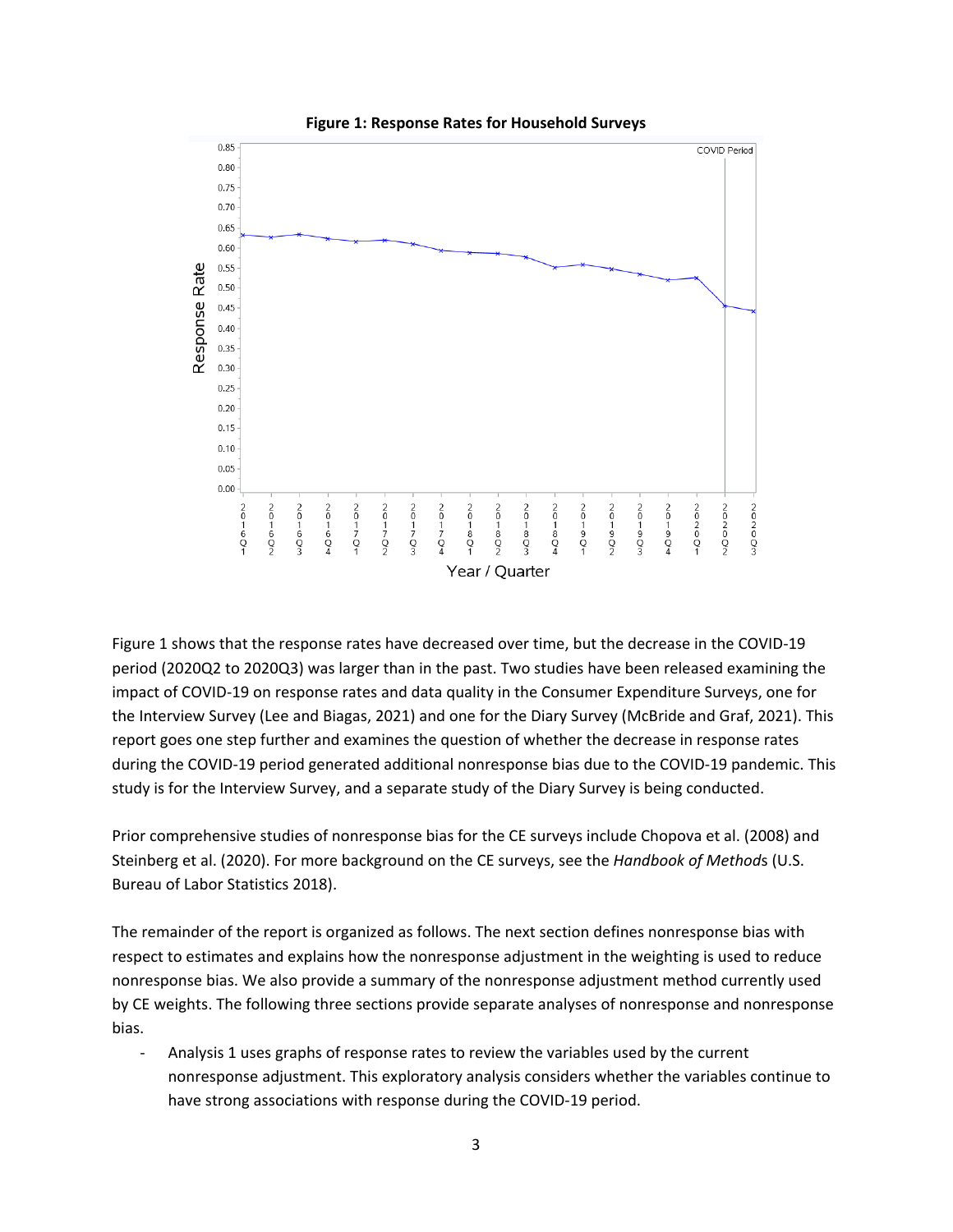- Analysis 2 provides measures of nonresponse bias by applying alternative nonresponse adjustments to expenditure estimates from the COVID-19 period.
- Analysis 3 compares estimates from the COVID-19 period with estimates from the American Community Survey (ACS). Similar comparisons of 2018 and 2019 estimates with ACS estimates are provided as context.

# **A brief description of CE's sample design and weighting procedures**

In the CE Survey, expenditure data are collected from a representative sample of consumer units (CUs) across the nation.<sup>[1](#page-3-0)</sup> The U.S. Census Bureau<sup>[2](#page-3-1)</sup> selects a representative sample of addresses for the survey, and then its field representatives visit those addresses and attempt to collect expenditure data from the CUs that live there. Some of the addresses are *ineligible* for the survey because they do not have CUs living there, such as vacant housing units, businesses, or other nonresidential addresses. However, for addresses having eligible CUs, the field representatives attempt to collect expenditure data from them. Some CUs participate in the survey and some do not; we refer to CUs that participate in the survey as *respondents* and CUs that do not participate in the survey as *nonrespondents*.

Each CU in the sample has a *base weight* associated with it, which is the number of CUs in the population it represents. The sum of the base weights of all the CUs in the sample is the total number of CUs in the nation, which is currently around 132 million for collection year 2020. The base weights of the respondent CUs are increased to account for the nonrespondent CUs in a nonresponse adjustment process, and then those nonresponse-adjusted weights are adjusted to the number of "known" population totals from the Current Population Survey (CPS) in a calibration adjustment process. This report focuses on the nonresponse adjustment process.

The nonresponse adjustment process uses the cell adjustment method, where the complete sample of CUs is partitioned into 192 cells according to the region of the country in which they live; the number of people in their CUs; the number of contact attempts made by the survey's field representatives when trying to collect their data; and the average income in their zip code according to the Internal Revenue Service. The probability of a CU in the sample participating in the survey is estimated for each of the 192 cells by dividing the sum of the base weights from the respondent CUs by the sum of the base weights from all the CUs in the sample (respondents plus nonrespondents) within each cell. Then the weights of the respondent CUs are increased to account for the nonrespondent CUs by multiplying them by the inverse of their cell's estimated probability of participating in the survey. For technical background on the cell adjustment method, see also Oh and Scheuren (1983), Little (1986), and Brick (2013).

<span id="page-3-0"></span> $1$  A consumer unit (CU) is a group of people who live together and pool their incomes to make joint expenditure decisions. Basically it is the same thing as a "household." Ninety-nine percent of the time "consumer units" and "households" are the same thing, so the terms are often used interchangeably.<br><sup>2</sup> The Bureau of Labor Statistics works with the U.S. Census Bureau to conduct the Consumer Expenditures Surveys.

<span id="page-3-1"></span>The Census Bureau provides the sampling frame, selects the sample, and conducts the interviews.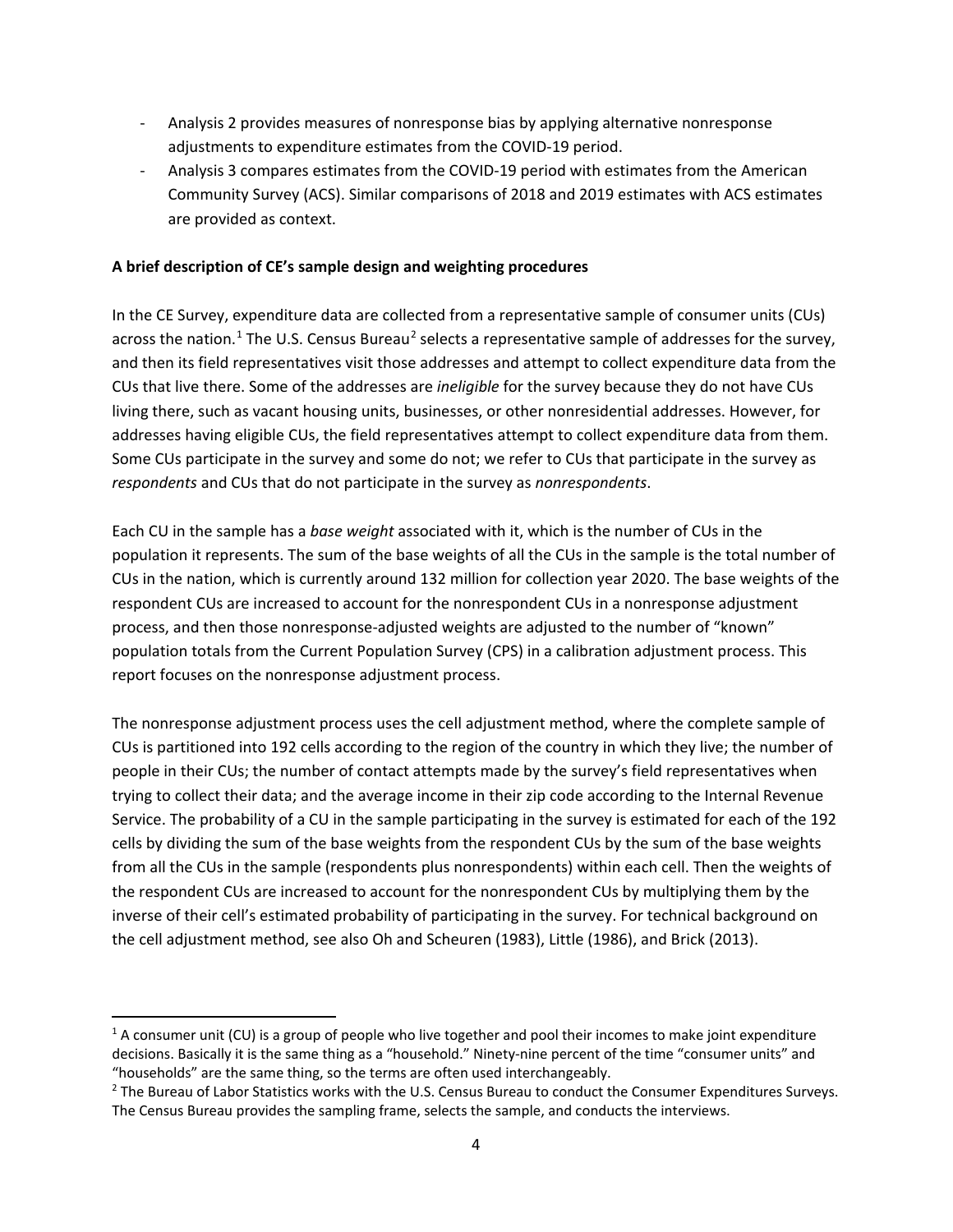#### **Nonresponse Bias and Weighting**

The random response model (Bethlehem, and Kersten 1985; Bethlehem et al. 2011; p. 43), assumes that every CU in the sample has a unique probability of responding to the survey and does this by treating nonresponse as an additional stage of sampling (Sӓrndal and Swensson 1987). That is, every CU has a probability of being selected for the sample, and every CU selected for the sample has a probability of responding to the survey, and those two random processes can be thought of as two phases of sampling. Then, in the same way that the sample weight is equal to the inverse of the probability of selection, the nonresponse weighting adjustment is equal to the inverse of the probability of response.

By treating the response to the survey as another stage of sampling, we define *nonresponse bias* as the impact of the imperfect nonresponse weighting adjustment on the estimates. If we knew the actual probability of response for every CU in the sample, we would produce unbiased estimates with respect to nonresponse. However, nonresponse adjustments can only use the observed sample to estimate the probability of response, so the estimated probabilities of response always result in some level of nonresponse bias. The best we can do is to minimize the bias by having solid methods of estimating the probabilities of response, and then use this result to estimate the level of nonresponse bias.

The current CE weights estimate the probability of response within cells using the cell adjustment method. The more alike the units within a cell are with respect to their probability of response, the closer the estimated probability of response will be to the actual probability of response, and therefore the less biased the survey's estimates will be with respect to nonresponse. However, we generally want to define cells with variables that are associated with both response and the variable of interest (Vartivarian and Little 2002). If cells are defined with variables that are associated with both, the less biased the survey's estimates will be with respect to both nonresponse and the variable of interest, and therefore the better the estimates are likely to be.

For CE, it makes sense to focus on forming nonresponse cells that are alike with respect to response because CE is used to produce a variety of estimates which makes it difficult to form cells with respect to every type of estimate. Currently, the variables used to define the cells in terms of nonresponse include: WTMEMQ (number of persons in the CU); WTIRSINC (IRS income); WTNUMCNTS (number of contact attempts); and REGION (Census Region). These variables are defined more fully in subsequent [Table 1.](#page-10-0) 

The next three sections describe the three different sets of analyses that we conducted.

# **Analysis 1: Exploratory Analysis of Response Rates**

In this analysis, we review the effectiveness of the variables currently used in the nonresponse adjustment process. in Figures 2 to 5 and Figures A1 to A10 of the Attachment. Effective variables stratify CUs into groups with different response rates, which can be seen in the graphs by lines that are far apart from each other, while ineffective variables stratify CUs into groups with similar response rates, which can be seen by lines that are close to each other and/or overlap each other. The more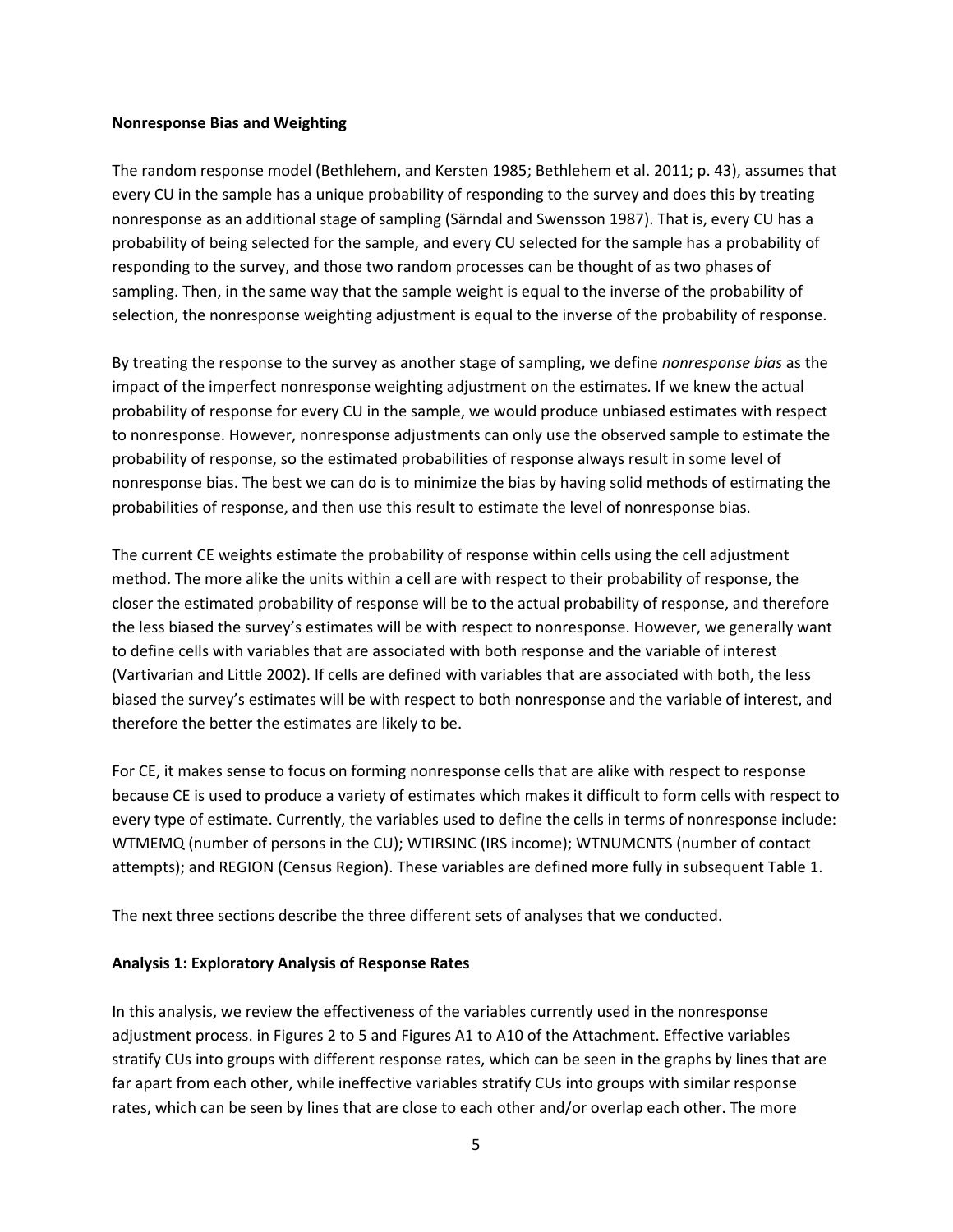effective the variable, the farther apart the lines in the graphs. In this analysis we are looking at the effectiveness of the variables and whether their effectiveness changed in the COVID-19 period. The variables currently are: WTMEMQ (number of persons in the CU); WTIRSINC (IRS income); WTNUMCNTS (number of contact attempts); and REGION (Census Region). These variables are defined more fully in subsequen[t Table 1.](#page-10-0)

Although there are no formal statistical tests associated with the graphs in this section, we think they provide useful background for an understanding of the response rates. The appendix includes similar graphs of response rates for the other variables considered in our analysis.

<span id="page-5-0"></span>[Figure 2](#page-5-0) shows response rates by the number of persons in the CU: 1, 2, 3 to 4, and 5+ persons.



**Figure 2: CE Interview Survey Response Rates by Number of Persons in the Consumer Unit**

[Figure 2](#page-5-0) shows that CUs composed of one member are the least likely to respond to the survey, and CUs with 5 or more persons are most likely to respond to the survey.

[Figure 3](#page-6-0) shows response rates by the three levels of zip code-level IRS income: top 10%, middle 80%, and bottom 10%. Every year the Internal Revenue Service (IRS) generates a dataset with summary-level information about the individual income tax returns filed in nearly every zip code of the United States.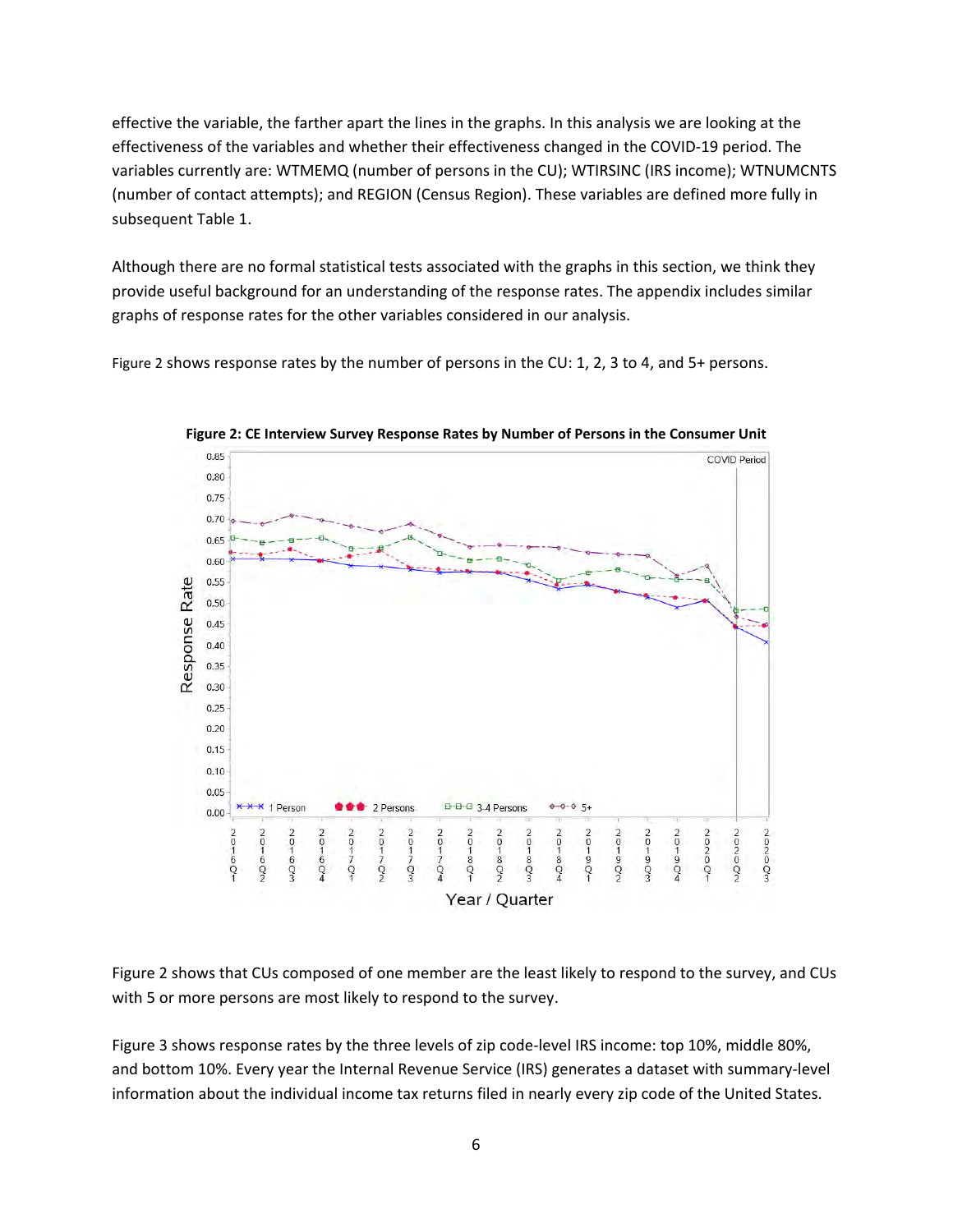The datasets are publicly available on the IRS's website, and one of the pieces of information they contain is the average adjusted gross income per tax return by zip code. We use that information to stratify the zip codes into three categories: zip codes whose average adjusted gross income is in the top 10% of the distribution; zip codes whose average adjusted gross income is in the middle 80-percent of the distribution; and zip codes whose average adjusted gross income is in the bottom 10 percent of the distribution. These results are then merged with the CE data by the CUs' zip codes. Research by Sabelhaus et al. (2015) showed these zip code level incomes from the IRS were a predictor of response rates for CE.

<span id="page-6-0"></span>



In [Figure 2,](#page-5-0) we see that the different groups formed by IRS Income show different amounts of separation at different times. Prior to 2019Q4, the sample CUs in zip codes with the Top 10 percent of IRS income distinctly had the lowest response rates. However, from 2019Q4 through 2020Q2 there does not appear to be much difference between the bottom 10 percent and the top 10 percent, while in 2020Q3 there does not appear to be much difference between the top 10 percent and the middle 80 percent. This suggests that the IRS income variable may not be a strong predictor of response rates in the COVID-19 period. However, given the change in pattern starts before the COVID-19 period, and there are few data points available during the COVID-19 period as of the time of this study, whether this is a COVID-19 effect or not is uncertain at present.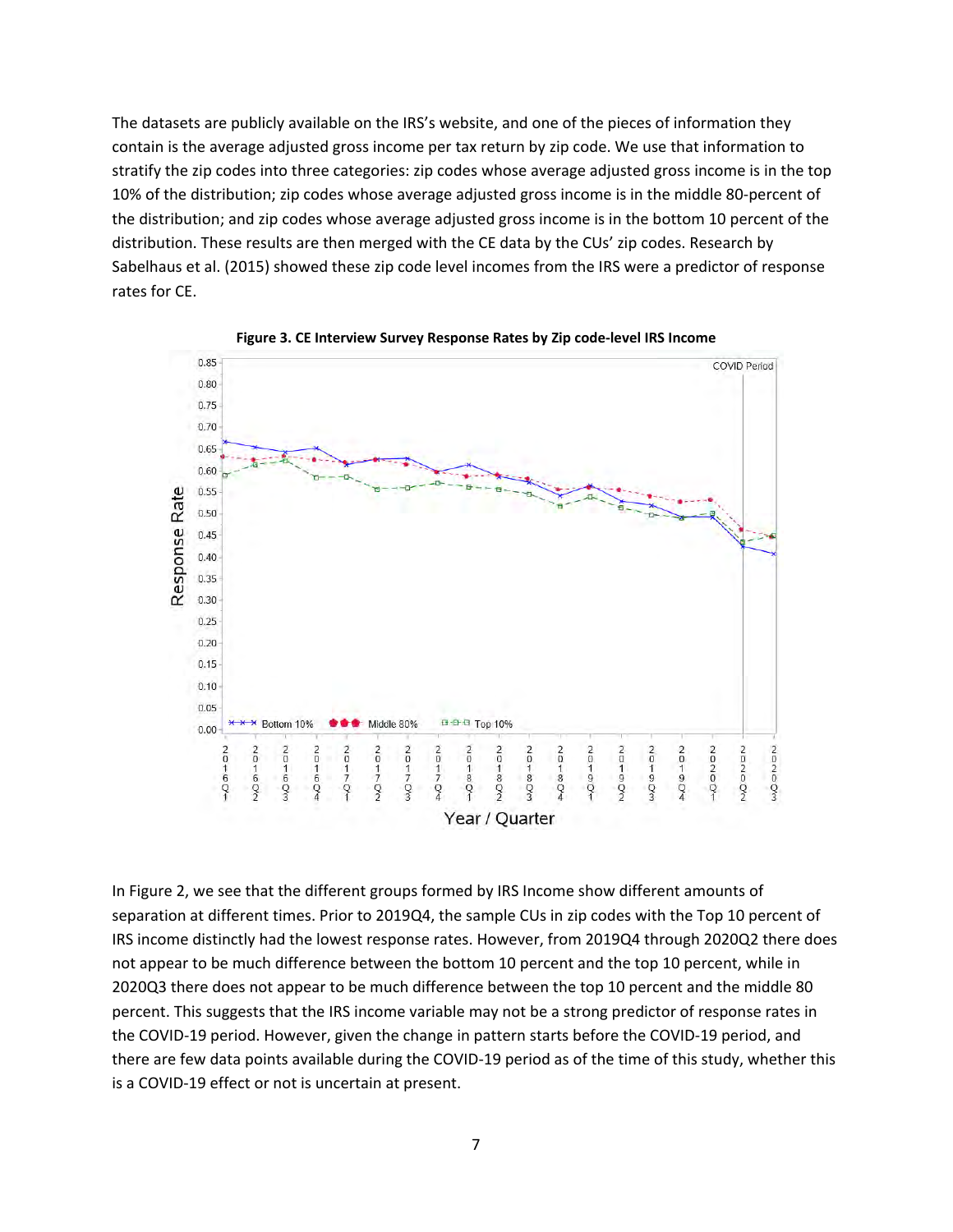[Figure 4](#page-7-0) shows response rates by the number of contact attempts during the interview process: 1, 2, 3 to 4, and 5+ contact attempts.

<span id="page-7-0"></span>

**Figure 4. CE Interview Survey Response Rates by Number of Contacts**

[Figure 4](#page-7-0) suggests that the response rates are negatively correlated with the number of contact attempts. CUs with 1 or 2 contact attempts have the highest response rates, and their response rates are very similar or identical to each other in all periods examined. CUs with 3-4 contact attempts have somewhat lower response rates. However, CUs with 5+ contact attempts have much lower response rates. The strong separation of the 5+ group from the other groups suggests that the number of contacts has been, and still is, a good predictor of response rates.

[Figure 5](#page-8-0) shows response rates by Census Regions: Northeast, South, Midwest, and West.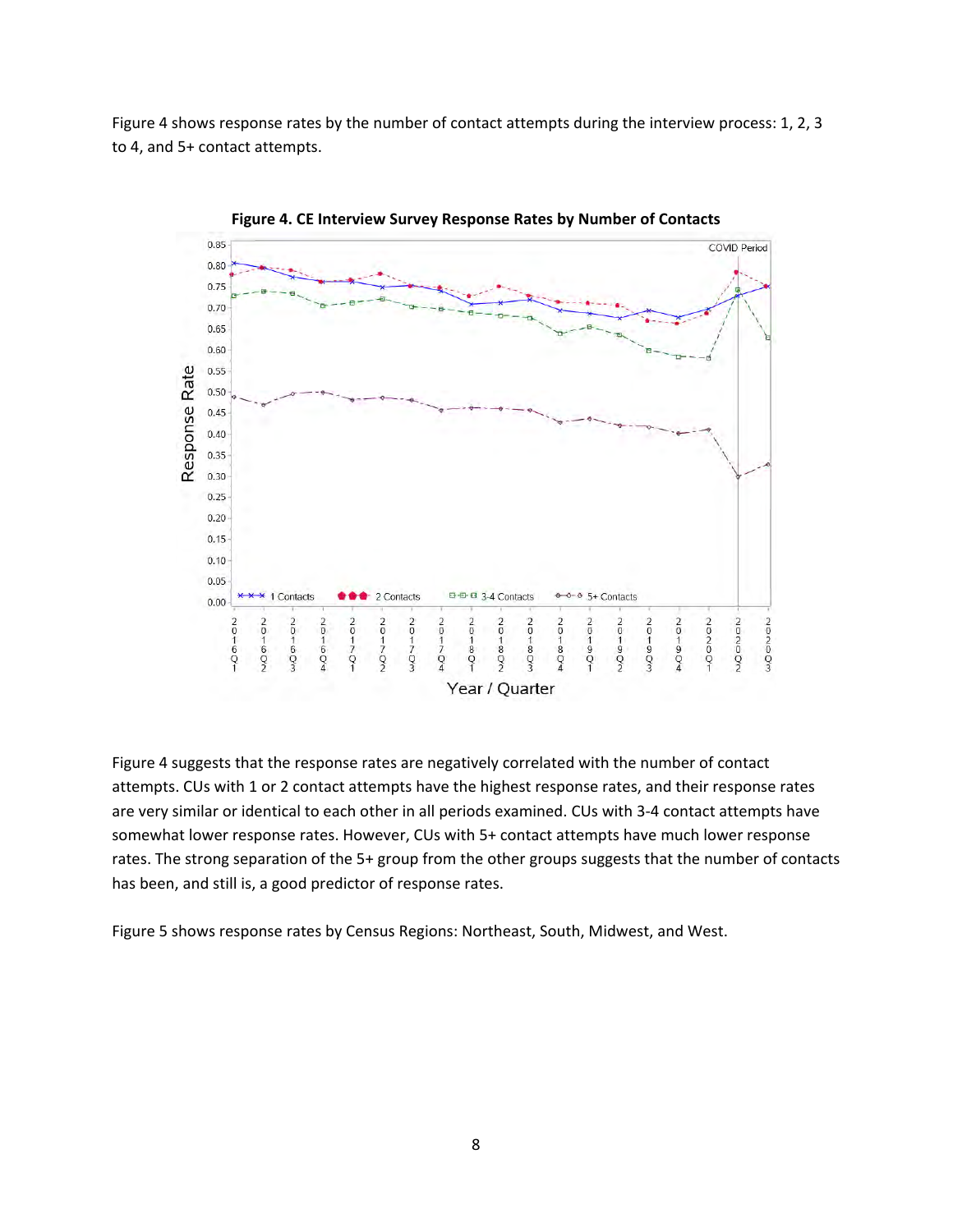<span id="page-8-0"></span>

We see in [Figure 5](#page-8-0) that the Northeast has historically had the lowest response rates. However, during the COVID-19 period, the response rates for the South were lower than those for the Northeast and other regions.

**Conclusion for Analysis 1**. The response rates for the different variables used in the noninterview adjustment sometimes exhibited different patterns for before and during the COVID-19 period. This exploratory evidence suggests that the expected relationships between the response and the variables used in the noninterview adjustment has changed. However, it does not tell us whether the changes adversely affected the estimates of expenditures derived with the noninterview adjustments. The next section considers this question further.

#### **Analysis 2: Comparison with Expenditure Estimates from an Alternative Nonresponse Adjustments**

To measure the bias in the estimates of expenditures due to nonresponse, we need to know the true value of expenditures for both respondents and nonrespondents. Of course, if we did know the true value of expenditures, we would not need to conduct the survey. The next best thing is to estimate expenditures using weights that have a nonresponse adjustment tailored specifically to the COVID-19 period. We suggest that the estimates from the tailored nonresponse adjustment have less bias than the current production nonresponse adjustment, and that the differences in estimates produced by the two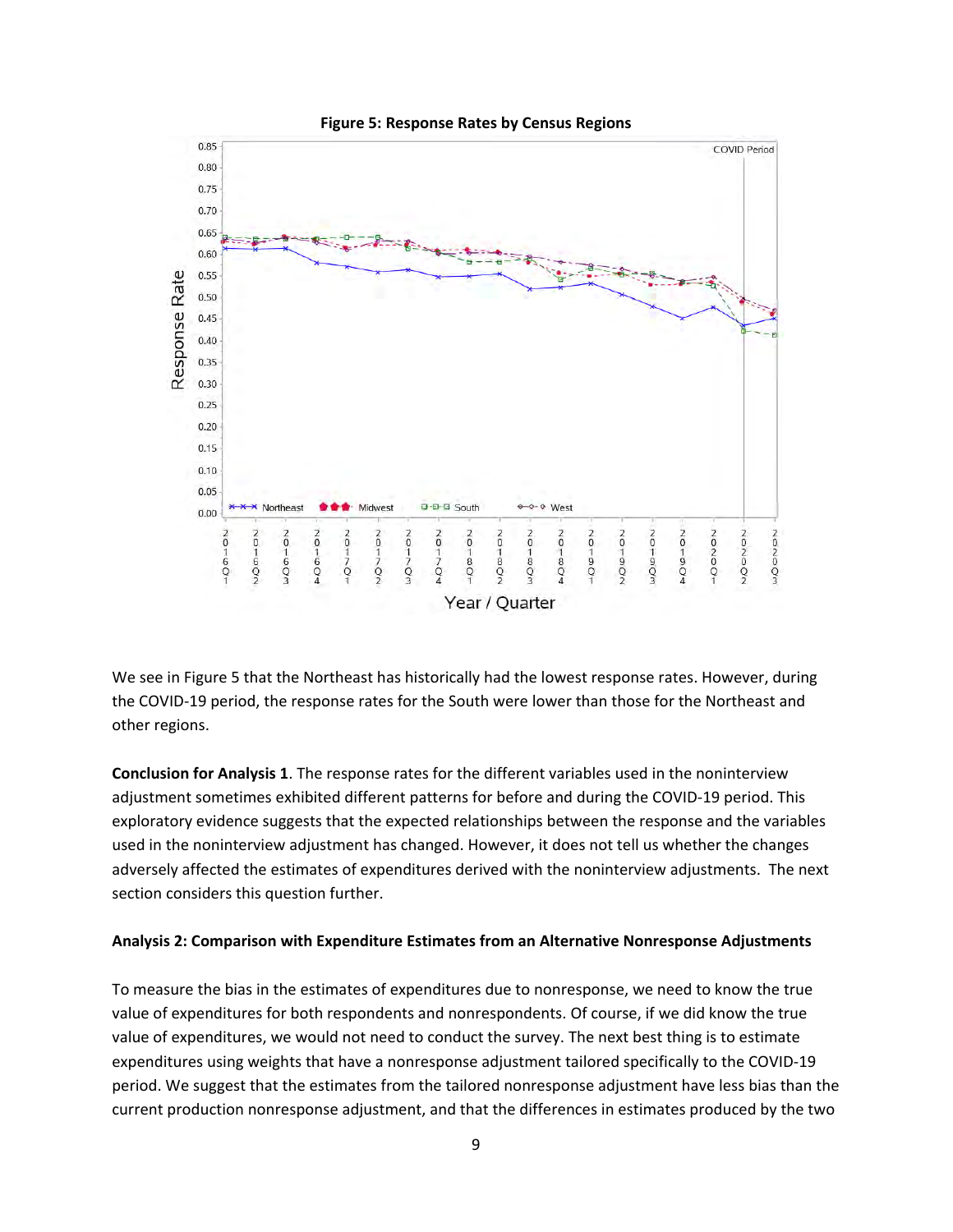methods are a measure of the bias of the current estimates. This measure is not perfect because it measures the difference between the current weighting methodology and this tailored or "better" weighting methodology rather than between the current method and a "perfect" weighting methodology. However, this measure is an indication of possible improvement with respect to nonresponse bias. Rothbaum and Bee (2020) applied a similar approach to the Current Population Survey Annual Social and Economic Supplement.

To calculate the tailored nonresponse adjustment for the COVID-19 period, we:

**Examined several potential variables to see whether the nonresponse adjustment process can be improved.** We want the best possible alternative nonresponse adjustment for our comparisons. To do this, we considered all the variables used by the current nonresponse adjustment plus additional variables. Naturally, the number of variables we can consider is constrained since we need to know the value of the variables for both respondents and nonrespondents[. Table 1](#page-10-0) lists all the variables we considered. $3$ 

**Applied a different method for calculating the nonresponse adjustment**. We used a logistic regression model to estimate the probability of a CU responding to the survey instead of the traditional cell method. The inverse of the estimated probability of response from this model was used as the nonresponse adjustment. The logistic regression model allowed us to include more variables in the adjustment, and it also simplified the application by eliminating the need for certain operational steps like combining cells that do not have enough sample units in them.

[Table 1](#page-10-0) lists the variables that we considered for the alternative nonresponse adjustments. The first and second columns of [Table 1,](#page-10-0) respectively, are the variable names and descriptions of the variables considered. The third column indicates whether the variable is used in the current nonresponse adjustment, and the fourth, fifth, and sixth columns indicate whether the variable was used in our alternative nonresponse adjustments.

<span id="page-9-0"></span><sup>3</sup> Information about nonrespondents can be hard to obtain. Of the thirteen variables that were considered, three are geographic variables whose values are known for every address in the sample because of the inherent relationship between addresses and geography (REGION, DIVISION, SR\_NSR); one is an economic variable whose values are obtained for every address in the sample by merging CE's database to a publicly available database from the Internal Revenue Service by the address's known zip code (WTIRSINC); six are demographic variables whose values are obtained for every address in the sample by merging CE's database to a publicly available database from the U.S. Census Bureau by the address's known tract number (Q1\_65PLUS, Q1\_Not\_HS, Q1\_BLW\_POV, Q1\_MED\_INC, Q1\_BLACK, Q1\_HISP); one is an administrative variable whose values are obtained for every address in the sample by counting the number of contact attempts made by the survey's field representatives in the data collection process (WTNUMCNT); and two are demographic variables whose values are obtained for every nonrespondent in the sample by talking to their neighbors (WTMEMQ, WTTENURE). For a description of the variables considered, see Table 1.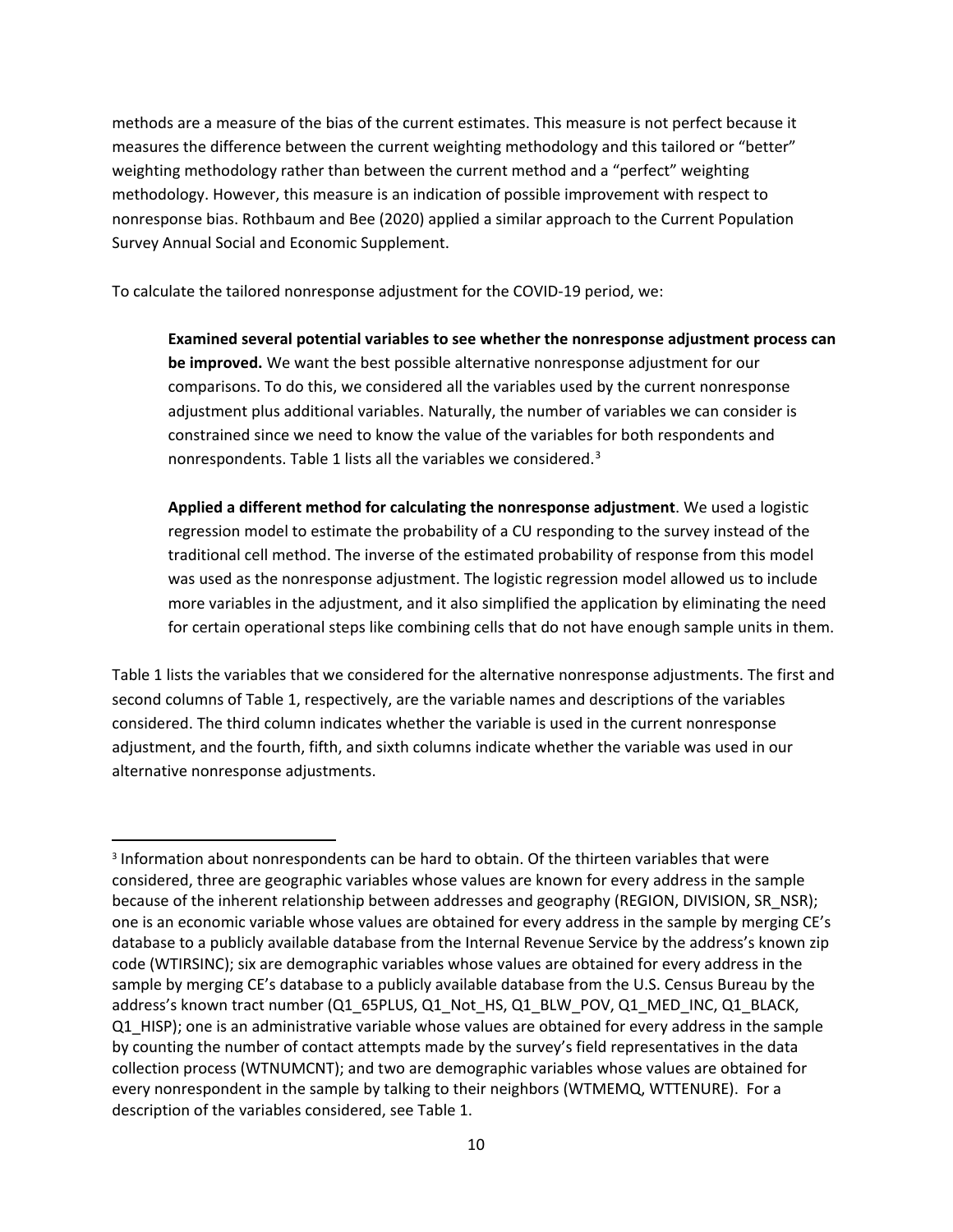<span id="page-10-0"></span>

| Variable        | Source                          | <b>Description</b>                                                         |   | A1 | A2 | A3 |  |
|-----------------|---------------------------------|----------------------------------------------------------------------------|---|----|----|----|--|
| <b>REGION</b>   | <b>CE Sampling Frame</b>        | Census Region (4 categories)                                               | X |    |    |    |  |
| <b>DIVISION</b> | <b>CE Sampling Frame</b>        | Census Division (9 categories)                                             |   |    | X  | X  |  |
| <b>WTIRSINC</b> | <b>Internal Revenue Service</b> | IRS Income by zipcode, (Top 10%, Middle 80%, bottom 10%)                   | X |    |    |    |  |
| <b>WTNUMCNT</b> | CE Administrative Data          | Number of Contacts (1, 2, 3-4, 5+)                                         | X | X  | X  | X  |  |
| <b>WTMEMO</b>   | <b>CE Interviewing Process</b>  | Number of persons in CU $(1, 2, 3-4, 5+)$                                  | X | X  | X  | X  |  |
| <b>WTTENURE</b> | <b>CE Interviewing Process</b>  | Tenure (owner/renter)                                                      |   |    | X  |    |  |
| SR NSR          |                                 | Type of Primary Sample Unit (S=self-representing, N=non                    |   | X  |    |    |  |
|                 | CE Sampling Frame               | self-representing, not rural, R=Non Self-representing, rural) <sup>4</sup> |   |    |    |    |  |
| Q1 65PLUS       | <b>Census Planning Database</b> | Quartiles of percent of population within tract aged 65 years              |   |    | X  | x  |  |
|                 |                                 | or older [Pop_65plus_ACS_09_13]                                            |   |    |    |    |  |
| Q1 Not HS       | <b>Census Planning Database</b> | Quartiles of percent of population within tract not a high                 | X |    |    |    |  |
|                 |                                 | school graduate [pct Not HS Grad ACS 09 13]                                |   |    |    |    |  |
| Q1_BLW_POV      | <b>Census Planning Database</b> | Quartiles of percent of population within tract below the                  |   |    |    |    |  |
|                 |                                 | poverty level [pct_Prs_Blw_Pov_Lev_ACS_09_13]                              |   |    |    |    |  |
| Q1_MED_INC      | <b>Census Planning Database</b> | Quartiles of tract-level median income                                     |   |    |    |    |  |
|                 |                                 | [Med HHD Inc ACS 09 13]                                                    |   |    |    |    |  |
| Q1 BLACK        | <b>Census Planning Database</b> | Quartiles of percent of population within tract Black Alone                |   |    |    |    |  |
|                 |                                 | [pct_NH_Blk_alone_ACS_09_13]                                               |   |    |    |    |  |
|                 | Census Planning Database        | Quartiles of percent of population within tract Hispanic or                |   |    |    |    |  |
| Q1 HISP         |                                 | Latino [pct_Hispanic_ACS_09_13]                                            |   |    |    |    |  |

# **Table 1: Variables Considered for Alternative Nonresponse Adjustment**

X – indicates the variable was included in the given model.

**Variables from the Census Planning Database.** One way we were able to expand the potential list of variables for our nonresponse adjustment is the use of tract-level information from the Census Planning Database (U.S. Census Bureau 2015). We merged the tract-level estimates from the Planning Database to the CE Interview sample CUs. Then for each variable from the Planning Database, we found the quartiles of the variable using the sample CUs. The value of the quartiles was then assigned to the CUs of the sample for each variable.

The result is that each variable from the Planning Database defines a new variable with four values (1,2,3, and 4). These four values identify the four quartiles or the relative ranking of the CE sample tracts

<span id="page-10-1"></span><sup>4</sup> Starting in 2015, the geographic sample used in the survey consists of 91 PSUs that are classified into three categories based on the three PSU types described above and their populations in the 2010 decennial census: 23 "S" PSUs, which are metropolitan CBSAs with a population over 2.5 million people (self-representing PSUs); 52 "N" PSUs, which are metropolitan and micropolitan CBSAs with a population under 2.5 million people (nonselfrepresenting PSUs); and 16 "R" PSUs, which are non-CBSA areas ("rural" PSUs)

The 23 "S" PSUs are the largest CBSAs in the country, and they were selected with certainty for the CE sample. The 52 "N" and 16 "R" PSUs are smaller CBSAs and non-CBSA areas that were randomly selected from the rest of the country, with their probabilities of selection being proportional to their populations. The CE uses all 91 of these PSUs in its sample. The Consumer Price Index (CPI) also uses these PSUs in its sample, except it uses only the 23 "S" and 52 "N" PSUs in its sample. The CPI does not use the 16 "R" PSUs because it measures inflation only in urban areas of the country.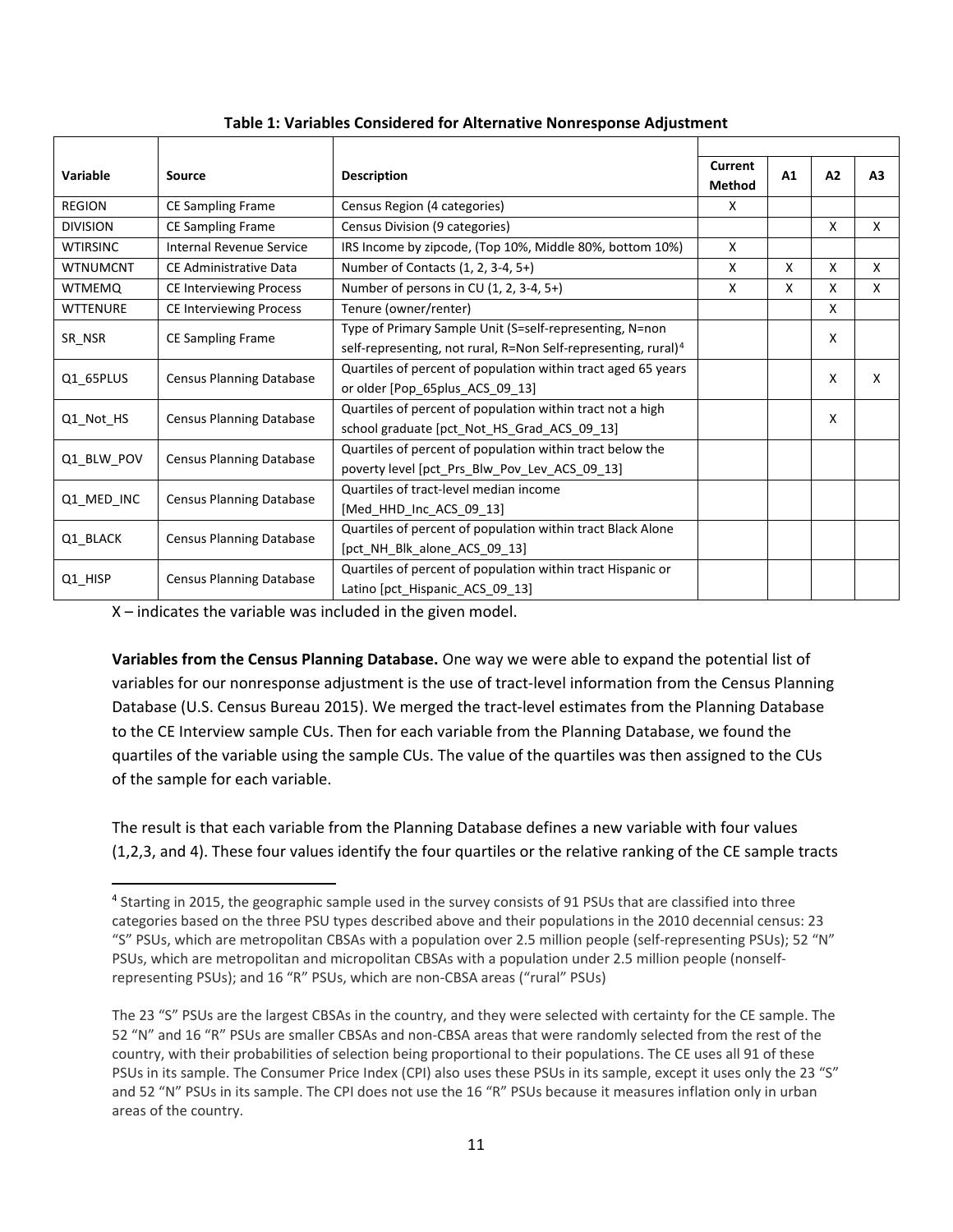with respect to each variable. For example, a value of 1 for the variable Q1\_HISP (proportional of tract's population that is Hispanic) means that the sample CU is in a tract that is in the bottom quartile of all CE sample tracts with respect to the proportion of the tract's Hispanic population. Therefore, CUs with a value of 1 have the smallest proportion of Hispanic population, and tracts with a value of 4 have the largest proportion of Hispanic population when considering the tracts of our sample.

The last seven variables of [Table 1](#page-10-0) whose variable name starts with "Q1\_" are quartiles of variables we derived from the Census Planning Database (U.S. Census Bureau 2015). The variable name in square brackets in the description is the variable name on the Census Planning Database. Less than 2 percent of the Interview sample did not match the Census Planning Database. Since the percent of mismatches was so small, we included them in quartile 2 because we assumed that their average was similar to the overall average or one of the two middle quartiles.

An example of one of the quartile variables from the Census Planning Database is shown in [Figure 6:](#page-11-0) quartiles of the percentages of the population that are aged 65 years old or older.



<span id="page-11-0"></span>**Figure 6. CE Interview Survey Response Rates by Quartiles of the Census Planning Database Estimate of the Percentage of Tract Aged 65+**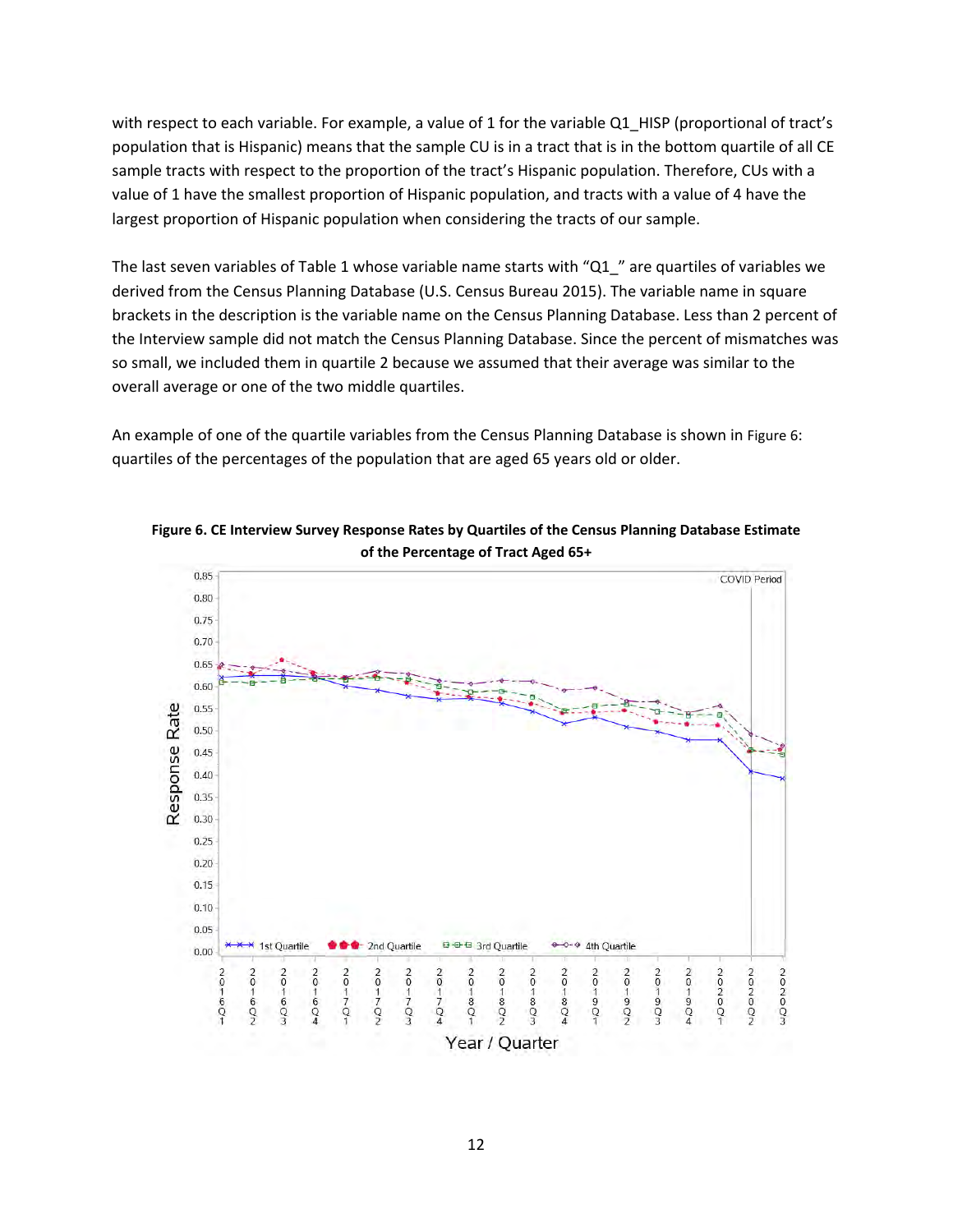[Figure 6](#page-11-0) shows that response rates increase as the percentage of the population aged 65 years old or older increases. We see that this relationship is also present in the COVID-19 period. This suggests that the quartiles by age 65 years old or older may be a good variable in modeling response rates both before and after the COVID-19 period.

# **Selection of Variables for the Alternative Nonresponse Adjustments**

The last three columns of [Table 1 i](#page-10-0)dentify the three alternative models of the alternative nonresponse adjustments. We included these models for different reasons which we now discuss.

**(A1): WTNUMCNT WTMEMQ** – These two variables were the strongest predictors of nonresponse in all the logistic regression models that we examined; they are included in the current nonresponse adjustment; and they compose a simple model. We say that they were the strongest predictors in the logistics regression models because they consistently had the smallest p-values in all the models that we considered.

**(A2): WTNUMCNT WTMEMQ WTTENURE DIVISION INT SR\_NSR Q1\_65PLUS Q1\_Not\_HS** – This is our best model for 2020Q2 because all these variables were significant in the model for 2020Q2. **(A3): WTNUMCNT WTMEMQ WTTENURE DIVISION INT SR\_NSR**– This is our best model for 2020Q3 because all these variables were significant in the model for 2020Q3.

Research by Sabelhaus et al. (2015) showed that income was a predictor of response rates for CE. Surprisingly, none of the income variables that we considered, neither IRS income (WTIRSINC) nor quartiles of income (Q1\_MED\_INC), were significant after considering all the other variables in the model. We are not disputing the conclusion of Sabelhaus et al. (2015); we found that income was less important than the other variables in models (A2) and (A3).

Using each of the alternatives models, we estimated the response rate for each respondent CU in 2020Q2. The inverse of each predicted response rate was used as the nonresponse adjustment in the corresponding alternative weight[. Figure 7](#page-13-0) presents the distributions of the four nonresponse adjustment factors as applied to the completed interviews of 2020Q2. The distribution on the top-left side of [Figure 7](#page-13-0) is the distribution of the current nonresponse adjustment factors; the distribution on the top-right side is the distribution of the alternative nonresponse adjustment factors from model (A1); the distribution on the bottom-left side is the distribution of the alternative nonresponse adjustment factors from model (A2); the distribution on the bottom-right side is the distribution of the alternative nonresponse adjustment factors from model (A3).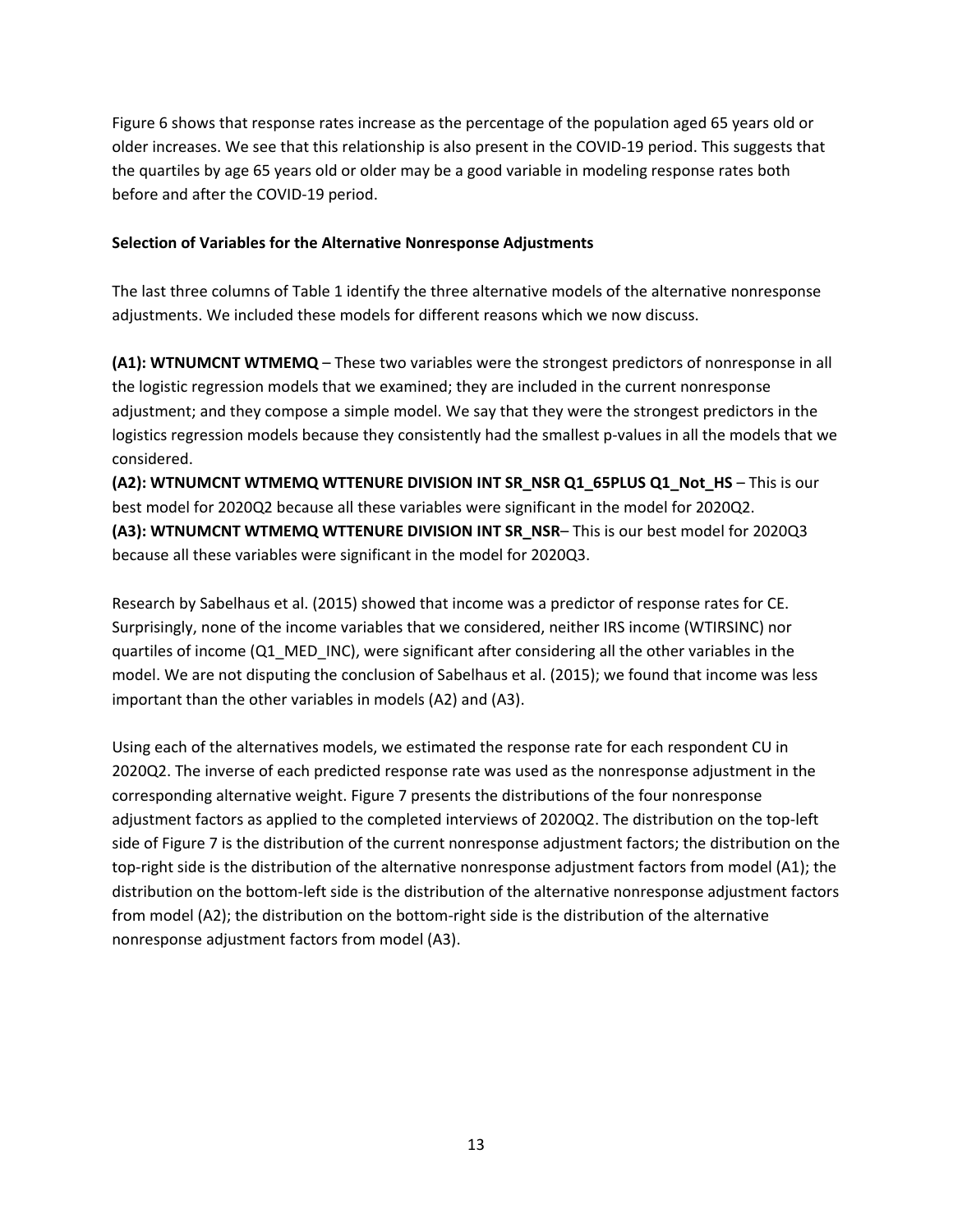<span id="page-13-0"></span>

#### **Figure 7. Distributions of the 2020Q2 Alternative Nonresponse Adjustment Factors**

We provide the following two comments to assist the reading in interpreting Figure 7.

- 1) The current method caps the maximum value of the nonresponse adjustment at 2.6, which accounts for the large number of large values of the nonresponse adjustment factor. We did not cap the nonresponse adjustments for the alternative methods because the reason for capping the maximum is to reduce variances but has the effect of increasing bias. We allowed the alternative factor to be uncapped because we wanted to remove as much bias as possible.
- 2) The distributions of the alternative nonresponse adjustment factors are distinctly bimodal, meaning that it has two maxima or "bumps." The distribution of the current method has two maxima, but its maxima are not nearly as large as those in the alternative methods. We considered this further i[n Figure 8.](#page-14-0)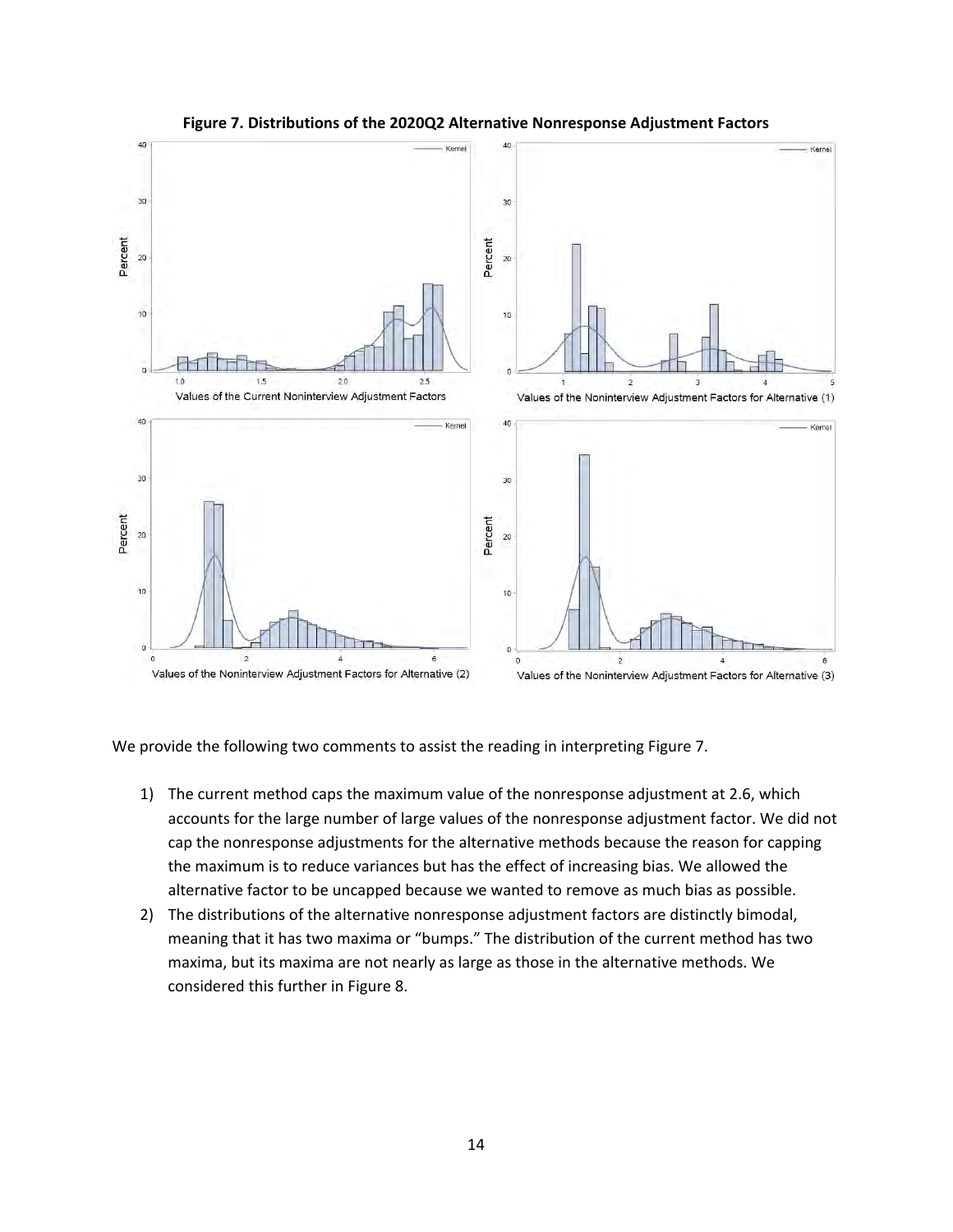<span id="page-14-0"></span>

**Figure 8: Distribution of the 2020Q2 Alternative Nonresponse Adjustment Factors**

[Figure 8](#page-14-0) includes four separate graphs of the distribution of 2020Q2 nonresponse adjustment factors for model (A2) by the four values of WTNUMCNT. We see that the values of the nonresponse adjustments are much different for sample CUs with 5+ contact attempts than for 1, 2, or 3-4 contact attempts. The strong relationship between the number of contact attempts and response greatly shapes the overall distribution of nonresponse adjustment factors.

The bimodal distribution of factors is a good thing because it shows the CUs were successfully stratified into sub-samples having different probabilities of responding to the survey.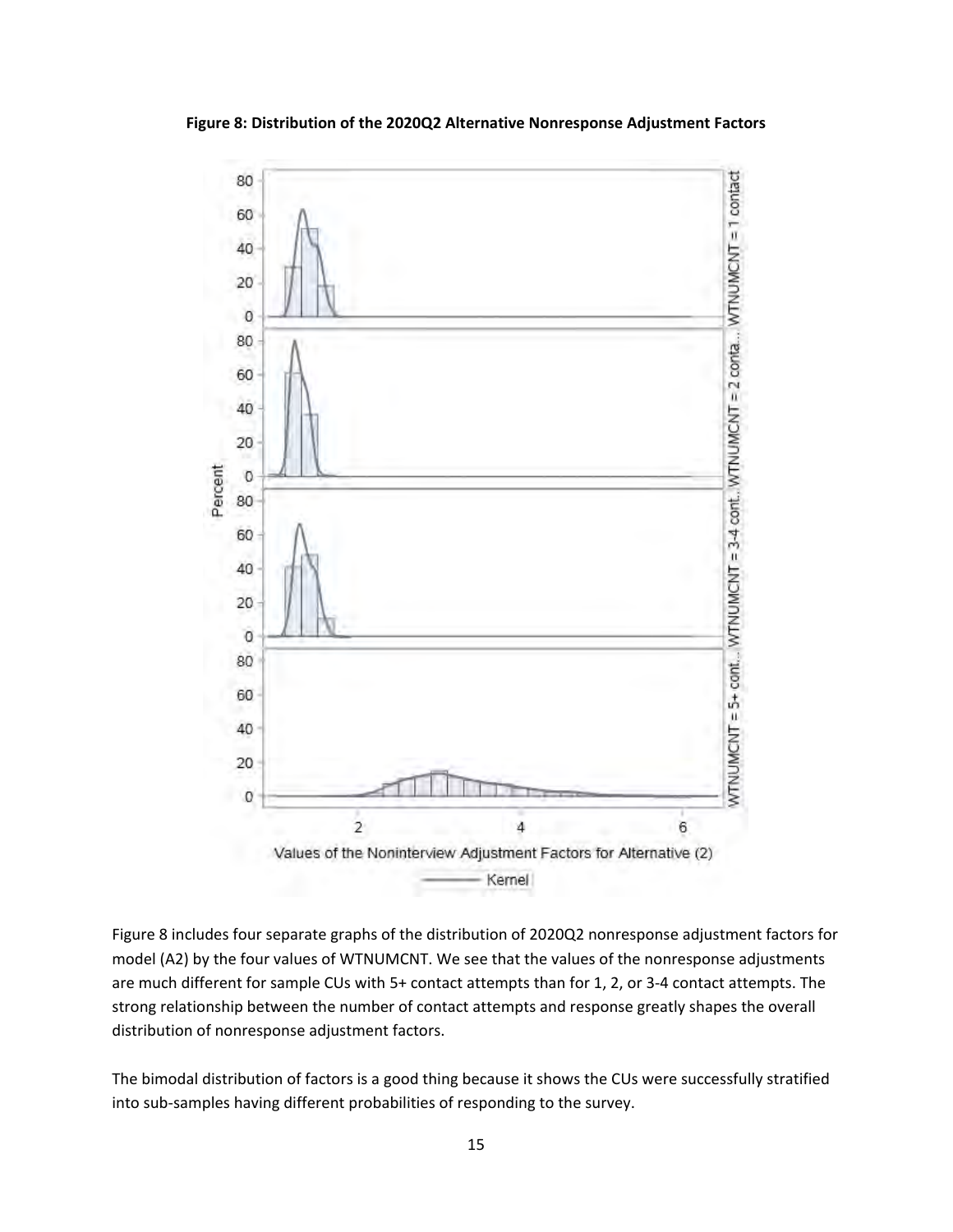**Calibration of Weights**. After the nonresponse adjustment, the last step of the weighting process is the calibration of the weights to a set of control totals. Calibration has several purposes: make the estimates agree with the control totals, reduce variances, and improve coverage, if there is under coverage. With the alternative methods, we calibrated the weights to the same known totals and used the same methodology as used with the current weights (Steinberg and Reyes-Morales 2017).

# **Results of Analysis 2: Comparison of Estimates of Mean Total Expenditures**

This section compares the expenditure estimates produced by the current weights and the three alternative weights. The differences between the expenditure estimates using the current nonresponse adjustment and the three alternative nonresponse adjustments are a measure of nonresponse bias.

[Table 2](#page-15-0) presents the 2020Q2 national estimates of mean total expenditures for several large categories of expenditures.

<span id="page-15-0"></span>

|                             | Current  | Alternative Method |            | <b>Alternative Method</b> |            | <b>Alternative Method</b> |                   |  |
|-----------------------------|----------|--------------------|------------|---------------------------|------------|---------------------------|-------------------|--|
| Method                      |          | (A1)               |            | (A2)                      |            | (A3)                      |                   |  |
|                             | Estimate | Estimate           | Percent    | Estimate                  | Percent    | Estimate                  | Percent           |  |
| Mean of                     |          |                    | Difference |                           | Difference |                           | <b>Difference</b> |  |
| <b>Total Expenditures</b>   | 56,314   | 56,817             | $-0.9$     | 56,519<br>$-0.4$<br>(781) |            | 56,668                    | $-0.4$            |  |
|                             | (848)    | (845)              |            |                           |            | (832)                     |                   |  |
| <b>Housing Expenditures</b> | 19,563   | 19,777             |            | 19,672                    | $-0.6$     | 19,705                    |                   |  |
|                             | (268)    | (294)              | $-1.1$     | (273)                     |            | (281)                     | $-0.6$            |  |
| Transportation              | 9,399    | 9,518              |            | 9,420                     |            | 9,454                     |                   |  |
| Expenditures                | (490)    | (532)              | $-1.3$     | (498)                     | $-0.2$     | (517)                     | $-0.2$            |  |
| <b>Food Expenditures</b>    | 8,536    | 8,561              |            | 8,549<br>$-0.2$           |            | 8,557                     | $-0.2$            |  |
|                             | (115)    | (108)              | $-0.3$     | (106)                     |            | (107)                     |                   |  |
| Personal Insurance          | 6,583    | 6,611              |            | 6,586                     | $-0.0$     | 6,615                     | $-0.0$            |  |
| Expenditures                | (139)    | (130)              | $-0.4$     | (121)                     |            | (128)                     |                   |  |
| <b>Health Expenditures</b>  | 4,867    | 4,872              |            | 4,850                     | 0.3        | 4,854                     | 0.3               |  |
|                             | (106)    | (113)              | $-0.1$     | (110)                     |            | (109)                     |                   |  |

#### **Table 2: 2020Q2 Estimates from Alternative Nonresponse Adjustments**

Note: Details may not sum to totals because of rounding.

The second column of [Table 2](#page-15-0) shows the estimates using the current nonresponse adjustment with their standard errors in parentheses. The remaining columns show the results of the three alternative nonresponse adjustments (A1), (A2), and (A3). For each alternative, we provide the estimate using the alternative nonresponse adjustment and the percent difference between the current and the alternative.

The magnitude of the percent differences in [Table 2](#page-15-0) are all less than or equal to 1.3 percent, which suggests there is no evidence of nonresponse bias.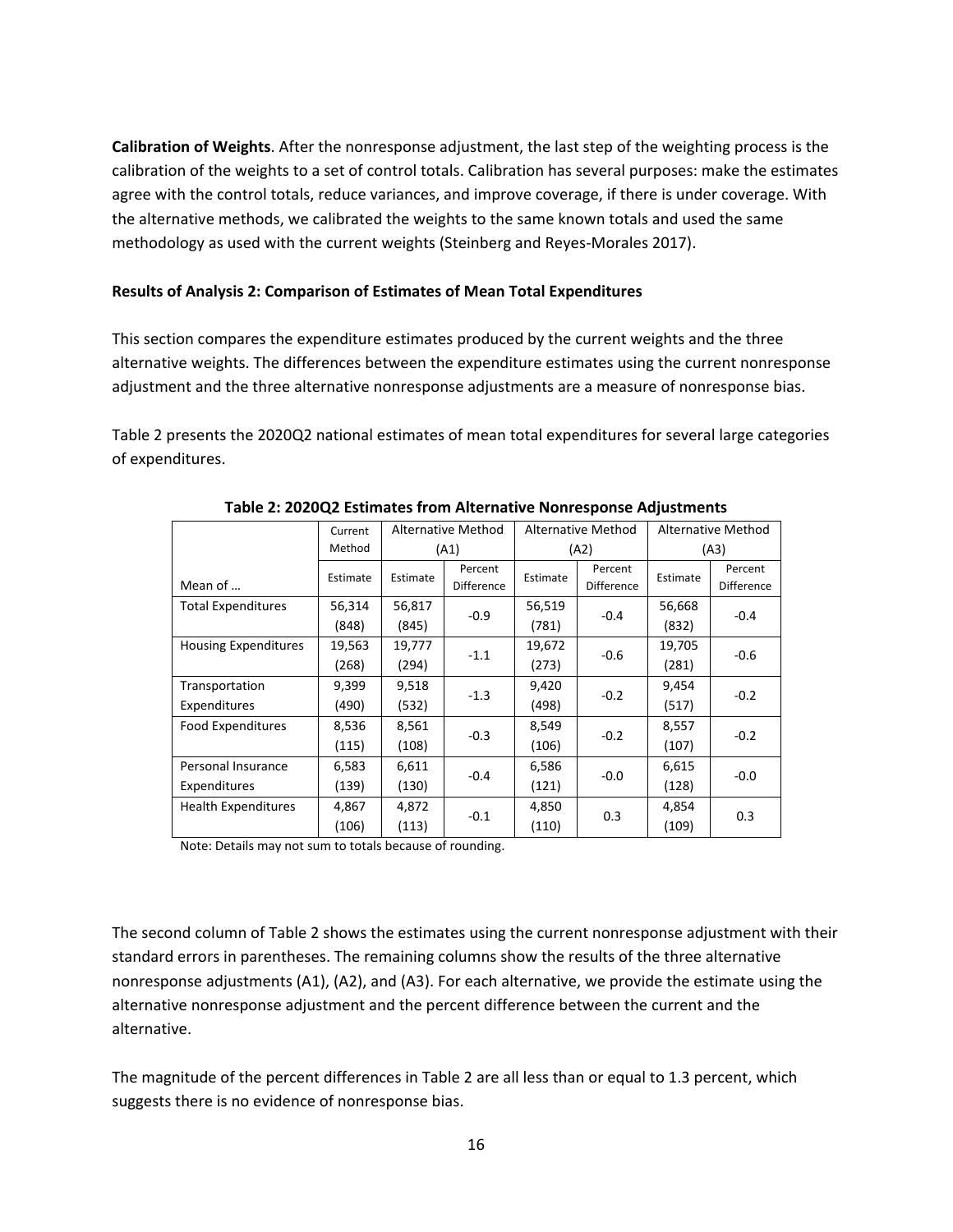[Table 3](#page-16-0) presents the 2020Q3 national estimates of mean total expenditures for several large categories of expenditures.

<span id="page-16-0"></span>

|                             | Current  | Alternative Method |            | <b>Alternative Method</b> |            | <b>Alternative Method</b> |                   |  |
|-----------------------------|----------|--------------------|------------|---------------------------|------------|---------------------------|-------------------|--|
|                             | Method   |                    | (A1)       |                           | (A2)       |                           | (A3)              |  |
|                             | Estimate | Estimate           | Percent    | Estimate                  | Percent    | Estimate                  | Percent           |  |
| Mean of                     |          |                    | Difference |                           | Difference |                           | <b>Difference</b> |  |
| <b>Total Expenditures</b>   | 57,455   | 58,416             | $-1.7$     | 58,208                    | $-1.3$     | 58,428                    | $-1.7$            |  |
|                             | (636)    | (688)              |            | (712)                     |            | (701)                     |                   |  |
| <b>Housing Expenditures</b> | 20,294   | 20,699             | $-2.0$     | 20,608                    | $-1.5$     | 20,700                    | $-2.0$            |  |
|                             | (250)    | (282)              |            | (297)                     |            | (282)                     |                   |  |
| Transportation              | 9,503    | 9,630              |            | 9,618                     | $-1.2$     | 9,614                     |                   |  |
| Expenditures                | (332)    | (349)              | $-1.3$     | (357)                     |            | (357)                     | $-1.2$            |  |
| Food Expenditures           | 8,528    | 8,624              | $-1.1$     | 8,604                     | $-0.9$     | 8,624                     | $-1.1$            |  |
|                             | (98)     | (101)              |            | (104)                     |            | (101)                     |                   |  |
| Personal Insurance          | 6,339    | 6,431              |            | 6,405                     |            |                           | $-1.7$            |  |
| Expenditures                | (132)    | (141)              | $-1.4$     | (138)                     | $-1.0$     | (140)                     |                   |  |
| <b>Health Expenditures</b>  | 4,949    | 4,967              |            | 4,952                     | $-0.0$     | 4,964                     | $-0.3$            |  |
|                             | (116)    | (110)              | $-0.4$     | (113)                     |            | (111)                     |                   |  |

**Table 3: 2020Q3 Estimates from Alternative Nonresponse Adjustments**

Note: Details may not sum to totals because of rounding.

With [Table 3,](#page-16-0) we see that magnitude of the 2020Q3 percent differences are all less than or equal to 2.0 percent, which is larger than those in 2020Q2. Although, the magnitude of the percent differences increased, we still conclude that there is no evidence of nonresponse bias.

**Conclusion for Analysis 2**. Estimates for 2020Q2 and 2020Q3 show no evidence of nonresponse bias.

# **Analysis 3: Comparison of Estimates during the COVID-19 period with past CE Estimates and ACS Estimates**

The goal of this analysis is to compare CE estimates with ACS estimates during the COVID-19 pandemic. We use ACS as a benchmark because it is a well-known survey whose estimates are considered accurate. It also has a large sample size, which gives its estimates small standard errors; it has data on many sociodemographic characteristics, which makes the data analysis easier and makes its estimates methodologically consistent; and it produces annual estimates, which allows them to be studied as a time series.

We define our relativity measure as

```
Relativity of subgroup i = \frac{\text{proportion of the population in a subgroup } i \text{ as estimated from CE}}{\text{proportion of the population in a subgroup } i \text{ as estimated from ACS}}
```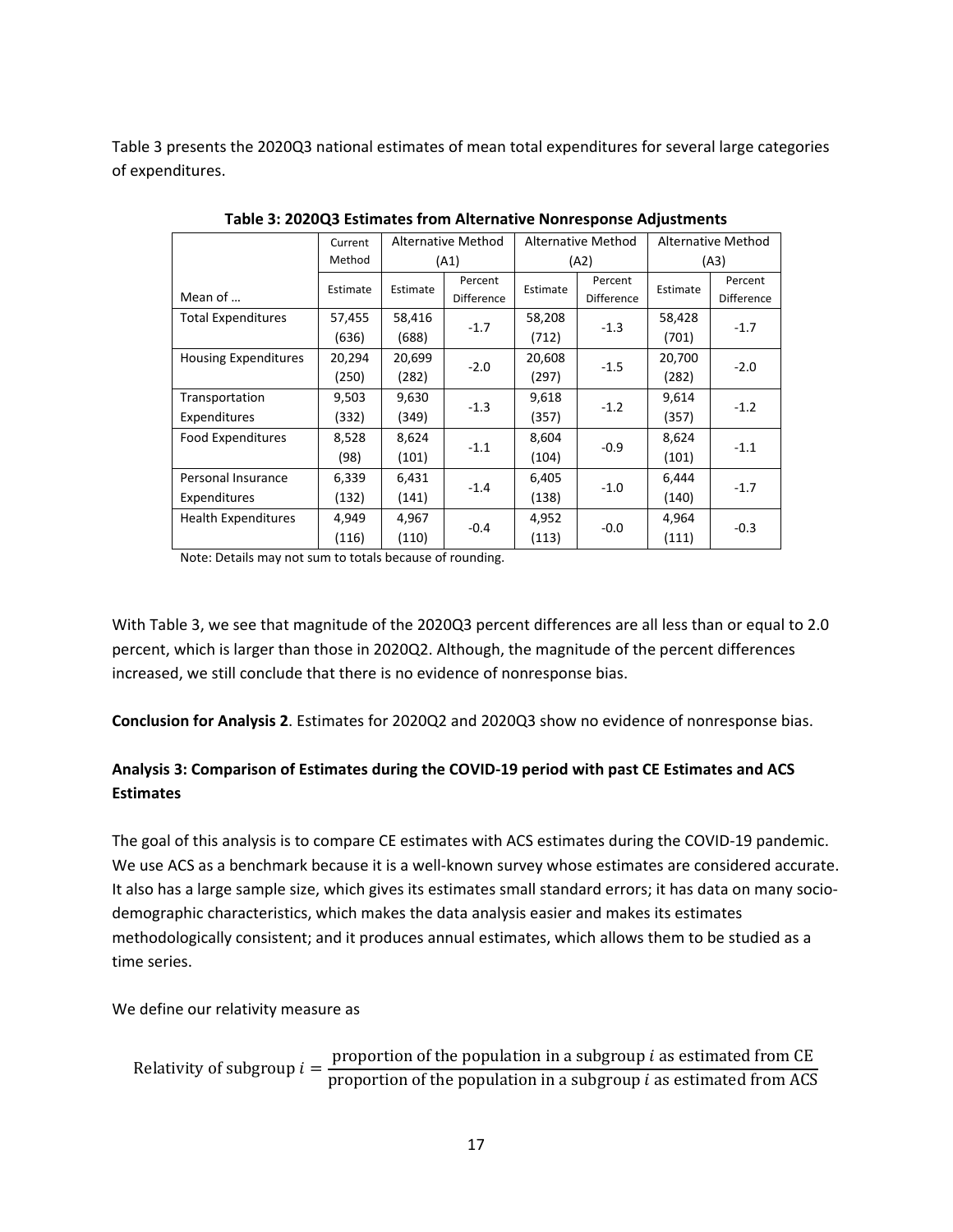This relativity measure compares how well CE estimates agree with ACS estimates. It compares proportions or the relative measure of the size of different subgroups. Values close to 1.0 for the relativity measure mean that both CE and ACS produce the same estimate of the proportion for the given subgroup. This analysis does have an important limitation: agreement between CE and ACS could mean that both surveys had the same problem at the same time. We note this but suggest that it's generally unlikely.

We use proportions because we know the totals from different surveys usually never agree; however, the proportion of a subgroup is a relative measure and should be reasonably similar in magnitude. For example, CE and ACS estimates of the total number of urban households in the U.S. may differ, however, both surveys should produce similar estimates of the proportion of households that are urban.

We use the fictitious example of Table 4 to further illustrate our measure of relativity.

|                   | Proportion of Population |                     |            |
|-------------------|--------------------------|---------------------|------------|
|                   | <b>CE Estimate</b>       | <b>ACS Estimate</b> | Relativity |
| <b>Homeowners</b> | 0.60                     | 0.65                | 0.92       |
| Renters           | 0.40                     | 0.35                | 1.14       |
| Overall           | 1.00                     | 1.00                |            |

**Table 4 Fictitious Example of the Relativity Measure**

In Table 4, we say that CE's estimate of the proportion of the population who are owners and renters is 0.60 and 0.40, respectively. And say that ACS's estimate of the proportion of the population who are owners and renters is 0.65 and 0.35, respectively. Then the relativity measures of owners and renters would be  $0.60/0.65 = 0.92$  and  $0.40/0.35 = 1.14$ , respectively. Assuming the ACS produces a more reliable estimate, this example would suggest that CE underestimates the homeowner population and overestimates the renter population.

Table 5 provides the CE estimates and the ACS source tables that we used in our comparisons.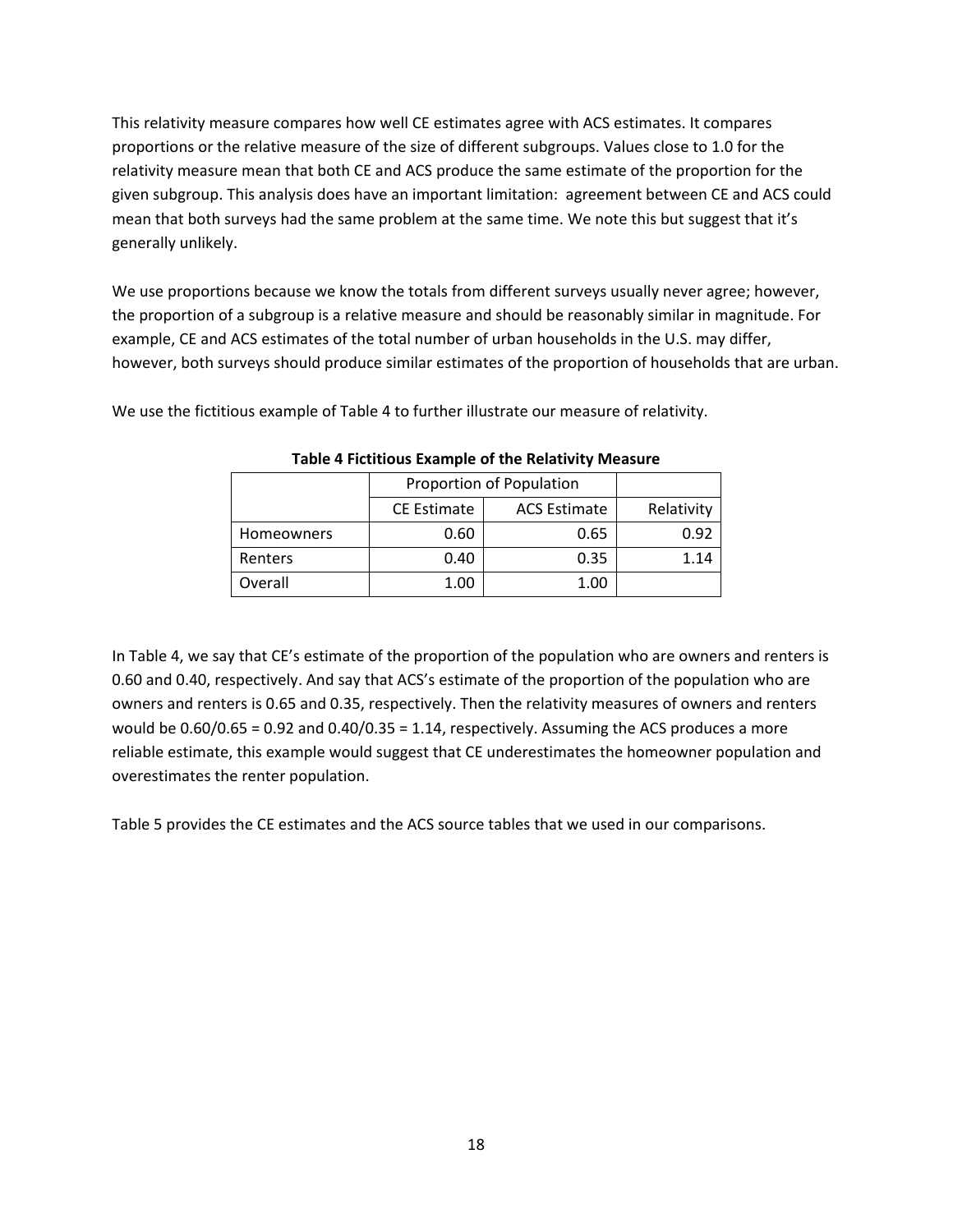<span id="page-18-0"></span>

| <b>CE Estimate of</b>        | <b>Source Table for Comparable ACS Estimate</b>     |  |  |  |
|------------------------------|-----------------------------------------------------|--|--|--|
| Population by age            | <b>SEX BY AGE (B01001)</b>                          |  |  |  |
| Consumer Units by tenure     | TENURE BY HOUSEHOLD SIZE (B25009)                   |  |  |  |
| Consumer Units by number of  | TENURE BY HOUSEHOLD SIZE (B25009)                   |  |  |  |
| persons in the Consumer Unit |                                                     |  |  |  |
| Population by level of       | SEX BY EDUCATIONAL ATTAINMENT FOR THE POPULATION 25 |  |  |  |
| education                    | YEARS AND OVER (B15002)                             |  |  |  |
| Consumer Units by income     | HOUSEHOLD INCOME IN THE PAST 12 MONTHS (IN 2019     |  |  |  |
|                              | INFLATION-ADJUSTED DOLLARS) <sup>5</sup> (B19001)   |  |  |  |

**Table 5: Relativity Estimates and their Source Tables for Comparable Estimates from the American Community Survey**

The value in parentheses in the second column of [Table 5](#page-18-0) identifies the specific ACS Table that we used as the source for the ACS estimates. We compared the 2018 and 2019 CE estimates with the 2018 and 2019 1-year ACS estimates, respectively. Because the 2020 1-year ACS estimates were not available, we compared the 2020Q2 estimates with the 2019 1-year ACS estimates. Such a comparison assumes the proportions stay relatively constant from year-to-year.

[Figure 9](#page-18-1) shows the relativity measures for age.



<span id="page-18-1"></span>The relativity measures i[n Figure 9](#page-18-1) for age are very close to 1.0 which means the CE and ACS estimates of the percent of the population by age are in close agreement. This is expected since CE calibrates to

<span id="page-18-2"></span><sup>5</sup> Household incomes are inflation-adjusted in the American Community Survey with the Consumer Price Index (CPI). Specifically, ACS uses annual averages of the national All-Items CPI-U-RS (CPI Research Series) index to adjust the household income estimates.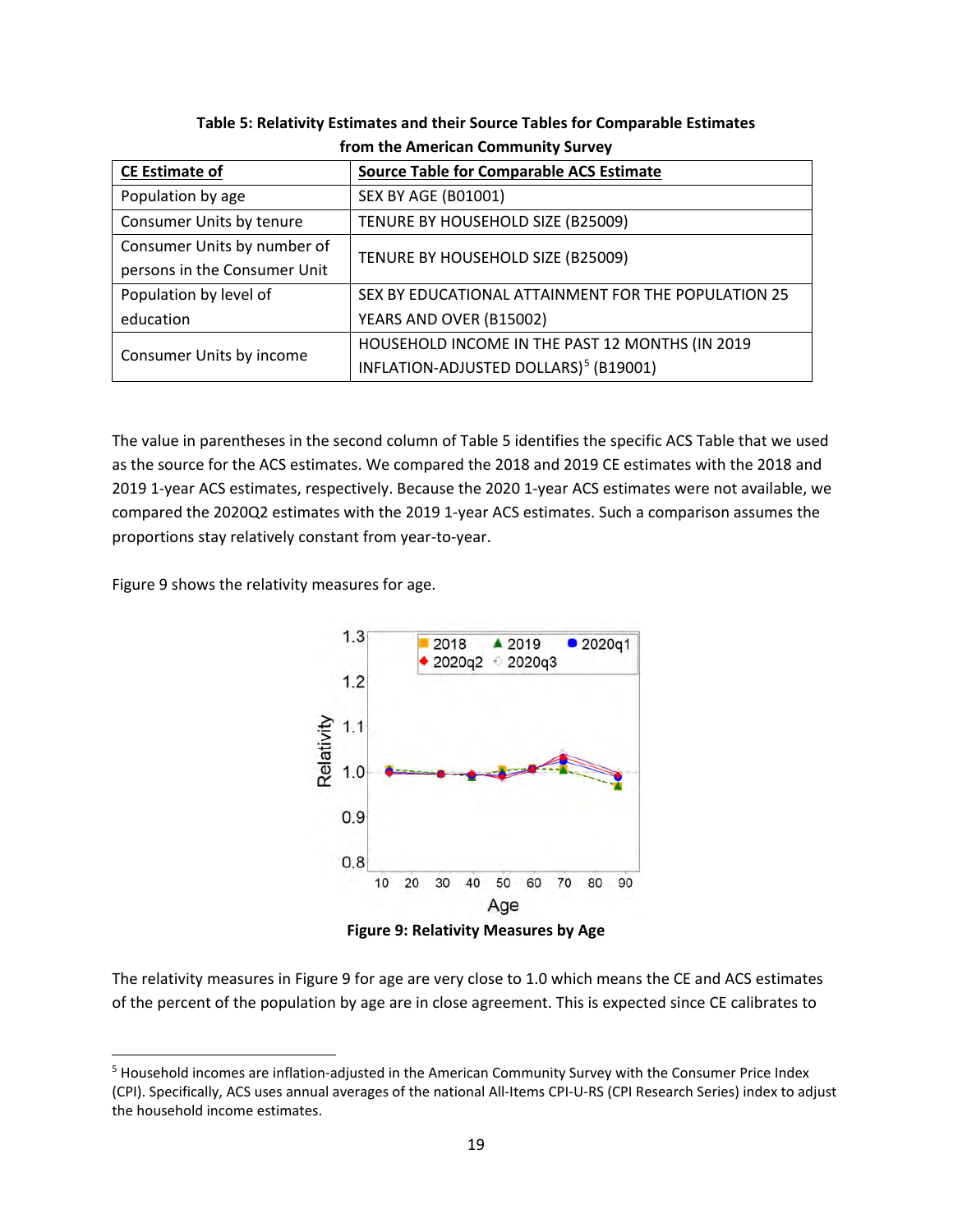population totals by age. The relativity measures are close to 1.0 for the COVID-19 period and the prior periods, 2018 and 2019.

<span id="page-19-0"></span>[Figure 10](#page-19-0) shows the relativity measures for tenure.



**Figure 10: Relativity Measures by Housing Tenure**

The relativity measures i[n Figure 10](#page-19-0) for housing tenure are very close to 1.0 for 2018 and 2019 which means the CE and ACS estimates are in close agreement. However, there are differences between 2020Q2 and 2020Q3. Beginning with the COVID period in 2020Q2, the CPS had lower than normal response rates and higher than normal rates of homeownership than in previous quarters. The strong correlation between the change in the response rate and the change in the homeownership rate suggests that some or all of the differences are due to the CPS response rates. The next section discusses the impact of the Current Population Survey / Housing Vacancy Survey (CPS/HVS) response rates on CE's tenure estimates.

**Impact of CPS's Lower Response Rates due to COVID-19.** The COVID-19 pandemic affected data collection operations not just for the CE survey but also for CPS at the end of the first quarter of 2020 and especially the second quarter of 2020. The suspension of in-person interviews affected the entirety of the data collection period for the second quarter during April, May, and June. Like CE, the CPS weights adjust for changes over time in the overall response rate by adjusting the weights to ensure that the estimates total to the overall number of housing units in the United States and several other control totals. However, their weighting methodology does not adjust for differences in response rates between homeowners and renters.

The CPS/HVS response rate was slightly above 80-percent in 2019, then it decreased to 79 percent in 2020Q1, and then it decreased to 67 percent in 2020Q2. It is not clear whether CPS's decreasing response rates were correlated with households' tenure (owner/renter) status. However, the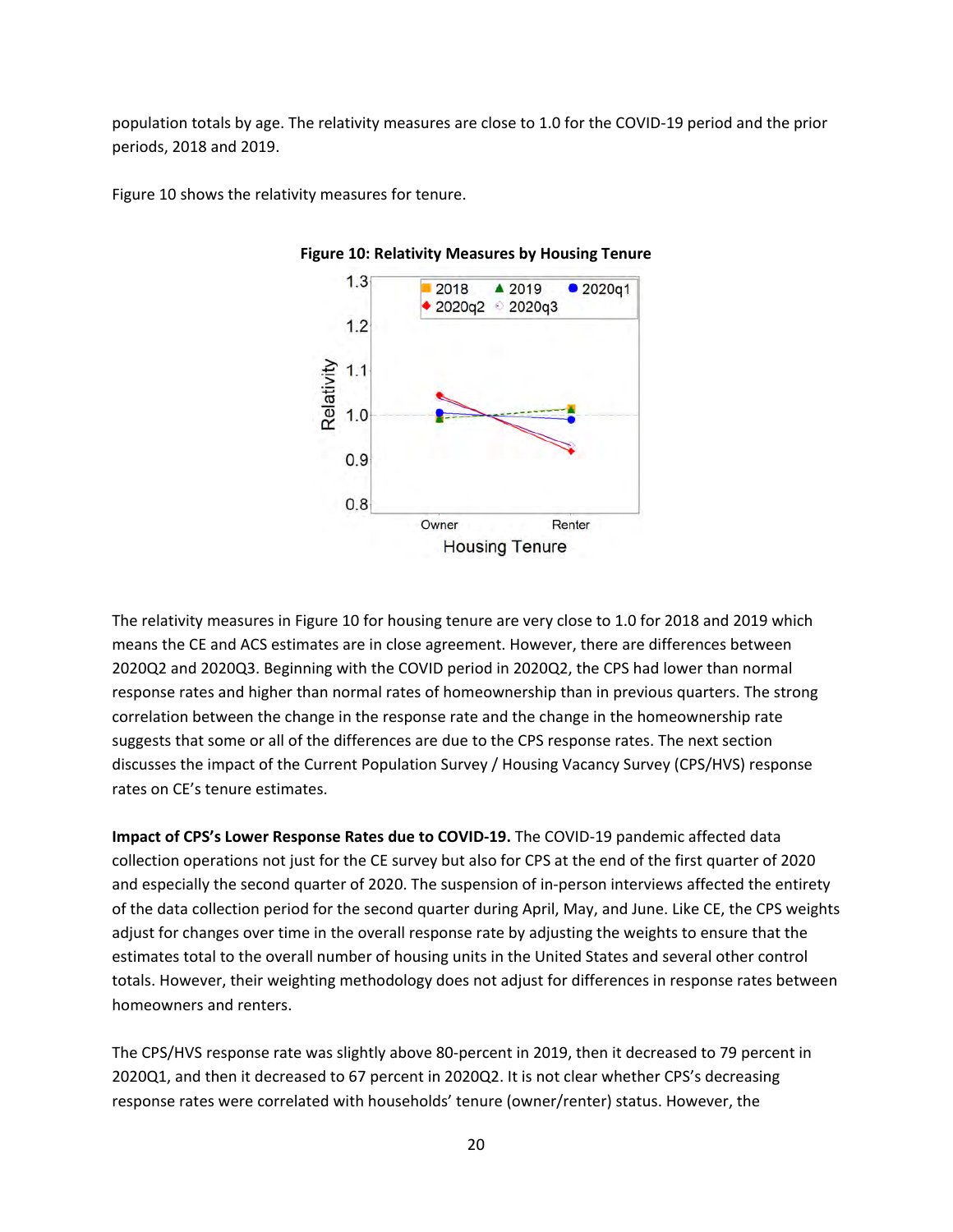homeownership rate has traditionally been nearly 10 percentage points lower for in-person interviews than for other modes of interview, so the suspension of in-person interviews is the likely reason CPS/HVS's homeownership rate suddenly increased in 2020Q2. CPS/HVS lower response rates for homeownership directly affected CE's control totals used in calibration. This was detected when CE generated their 2020Q2 population counts and noticed that there was an unexpected increase in the number of owner households by more than 3 million (nearly 4 percent) from the prior quarter, 2020Q1. Therefore, the relativity measures for tenure in 2020Q2 and 2020Q3 are most likely impacted by the CPS response rates. Using CPS/HVS's 2020Q3 data, it still shows a higher homeownership rate than the 2021Q1 and prior, but the September data are closer to the pre COVID period.

Therefore, this should be considered when data users make inferences pertaining to CE's tenure variable when using 2020Q2 data. In general, homeowners have higher expenditures than renters, so if the homeowners' weights are overstated relative to renters, then the resulting expenditures may be overstated at the national level because of this.

<span id="page-20-0"></span>[Figure 11](#page-20-0) shows the relativity measures for size of the CU.



**Figure 11: Relativity Measures by Size of Consumer Unit**

The relativity measures i[n Figure 11](#page-20-0) are not as close to 1.0 as the relativity measures for age (Figure 9). This is most likely due to calibration: the CU Size variable is not used in calibration but is used in nonresponse adjustment. During the COVID-19 period, it appears that the relativity measure for CUs with 1 person is much closer to 1.00 than the recent prior periods while the 4+ persons CUs has drifted a bit further from 1.00 in the COVID-19 period.

[Figure 12](#page-21-0) shows the relativity measures for the level of education.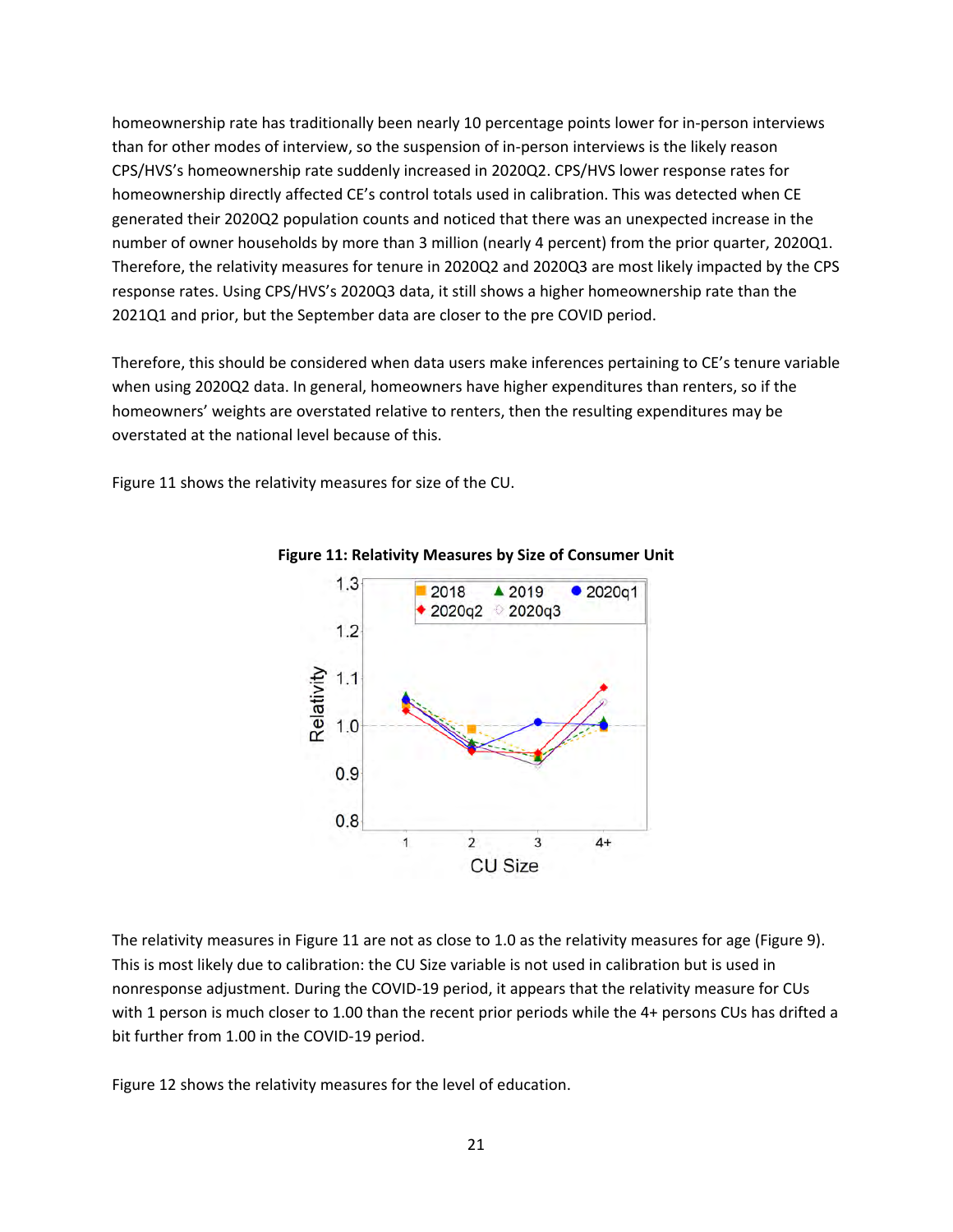<span id="page-21-0"></span>

The relativity measures by level of education in [Figure 13](#page-21-1)**Error! Reference source not found.** show that CE and ACS are not always in agreement, but we do see that the COVID-19 period has drifted away from unity for less than high school and for college graduates when compared to 2018 and 2019.

<span id="page-21-1"></span>[Figure 13](#page-21-1) shows the relativity measures by the income of the CU.



# **Figure 13: Relativity Measures by Income**

[Figure 13](#page-21-1) shows that the relativity measures for the COVID-19 period did no worse than in 2018 and 2019. In fact, for estimates of high-income households, and to lesser degree lower-income households, the relativity measures for the COVID-19 period were closer to 1.0 than 2018 and 2019. We also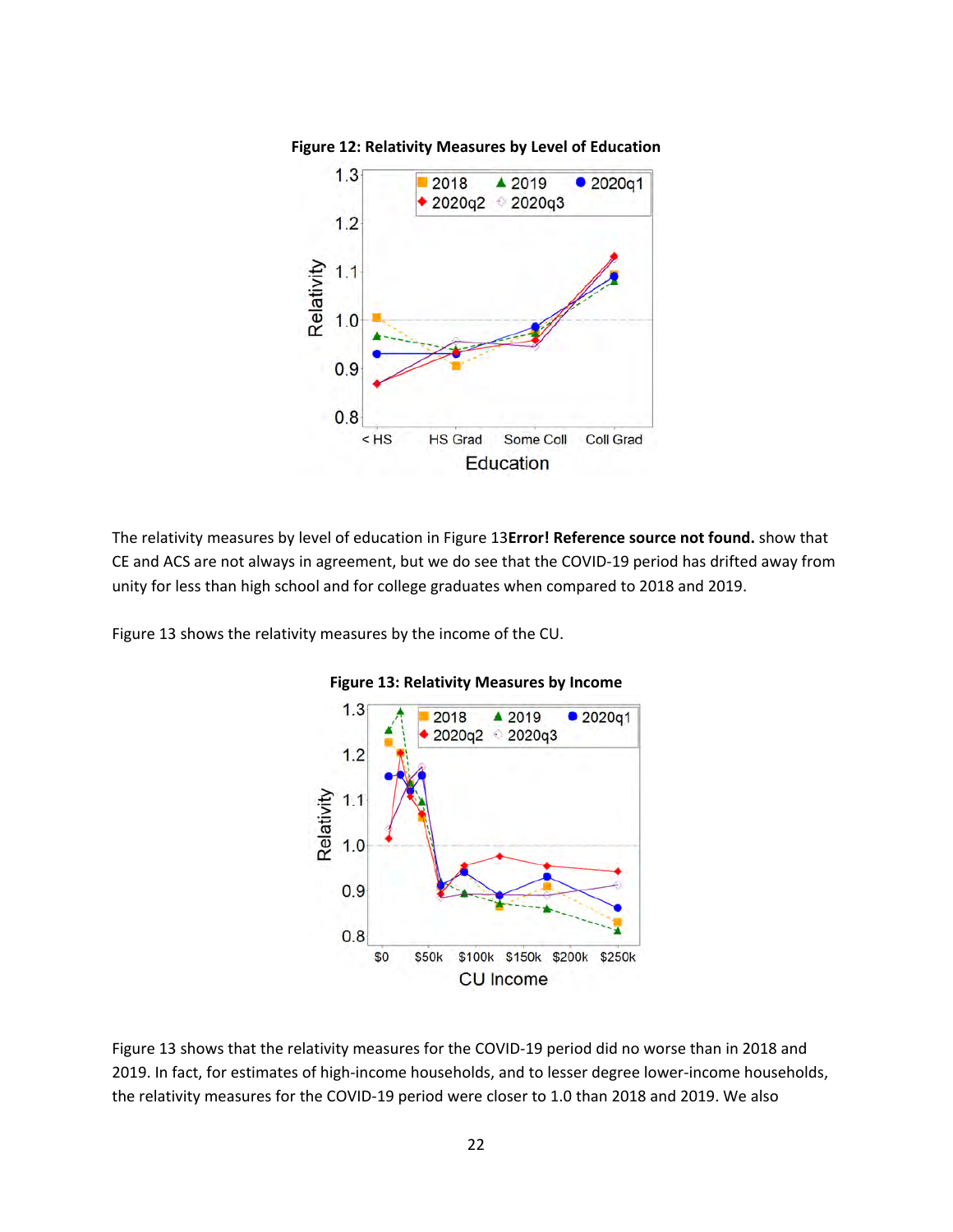speculate that the larger values of the relativity measures are possibly due to differences in how CE and ACS define income.

**Conclusion of Analysis 3**. In most cases, we found that the CE estimates during the COVID-19 period were not greatly different than the ACS estimates. The one exception was estimates of housing tenure that was discussed above. In some cases, like size of the CU and income, the relativities for the COVID-19 period were better than 2018 and 2019.

# **Overall Conclusion**

We found no evidence of nonresponse bias in the expenditure estimates related to the COVID-19 pandemic. Analysis 1 showed that the response rates for the different variables used in the noninterview adjustment sometimes exhibited different patterns for before and during the COVID-19 period. In Analysis 2, we computed expenditure estimates with three alternative weighting procedures that were tailored to the COVID-19 situation, and all three expenditure estimates were in reasonable agreement with those computed with the normal weighting procedure used to produce public estimates. In Analysis 3, we compared estimates from CE with ACS and found that the CE estimates during the COVID-19 period were not greatly different than the ACS estimates. This evidence suggests that CE was not impacted by nonresponse bias during the COVID-19 pandemic.

# **References**

Bethlehem, J., Cobben, F., and Schouten, B. (2011). *Handbook of Nonresponse in Household Surveys*, John Wiley & Sons.

Bethlehem, J., and Kersten, H.M.P. (1985). "On the Treatment of Nonresponse in Sample Surveys," Journal of Official Statistics, 287-300.

Brick, J.M. (2013). "Unit Nonresponse and Weighting Adjustments: A Critical Review," Journal of Official Statistics, 29, 329–353.

Chopova, B., Edgar, J., Gonzalez, J., King, S., McGrath, D.E. and Tan, L. (2009). U.S. Bureau of Labor Statistics Report. "Assessing Nonresponse Bias in the CE Interview survey," dated 2008. <https://www.bls.gov/osmr/research-papers/2009/st090220.htm>

Knappenberger, C., Lee, Y., Pham, S., and Armstrong, G. (2021a). "Reference Guide CE Data Quality Profile," Consumer Expenditure Surveys Program Report Series, April 23, 2021. <https://www.bls.gov/cex/dqp-reference-guide-midyear-2020.pdf>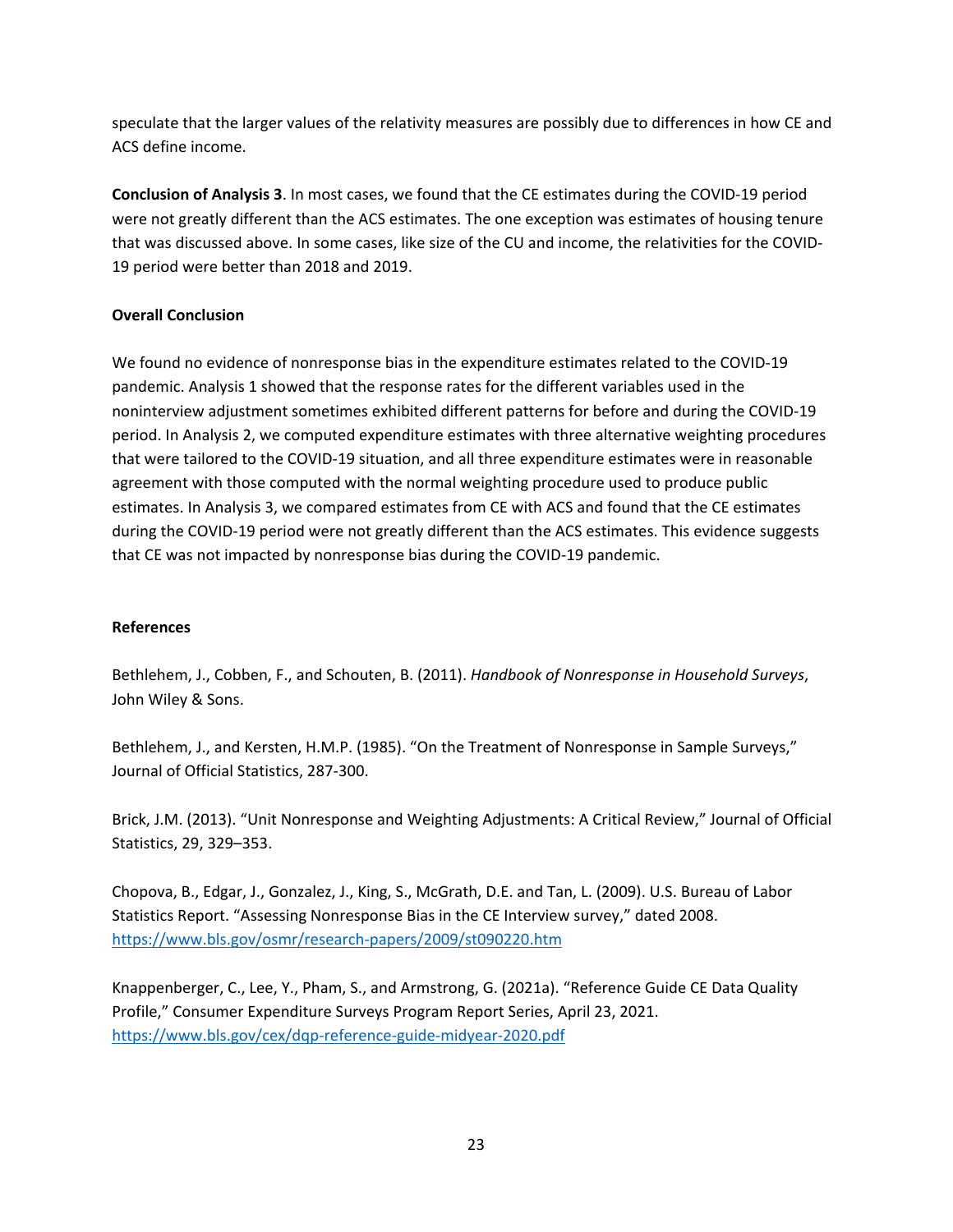Knappenberger, C., Lee, Y., Pham, S., and Armstrong, G. (2021b). "The Midyear CE Data Quality Profile - 2020," Consumer Expenditure Surveys Program Report Series, April 29, 2021. <https://www.bls.gov/cex/dqreport-midyear-2020.pdf>

Krieger, S., McBride, B., Nix, B., Steinberg, B., Sverchkov, M. and Yang, D. (2022). U.S. Bureau of Labor Statistics Report "A Nonresponse Bias Study of the Consumer Expenditure Survey for the Ten-Year Period 2007-2016," *forthcoming*.

Lee, Y., and Biagas, D. (2021). "COVID-19 Response and Data Quality Impacts in the CE Interview Survey," Consumer Expenditure Surveys Program Report Series, October, 2021. [https://www.bls.gov/cex/research\\_papers/pdf/lee-biagas-covid-19-response-and-data-quality-impacts](https://www.bls.gov/cex/research_papers/pdf/lee-biagas-covid-19-response-and-data-quality-impacts-in-the-ce-interview-survey.pdf)[in-the-ce-interview-survey.pdf](https://www.bls.gov/cex/research_papers/pdf/lee-biagas-covid-19-response-and-data-quality-impacts-in-the-ce-interview-survey.pdf)

Little, R.J.A. (1986). Survey Nonresponse Adjustments for Estimates of Means. International Statistical Review, 54, 139–157.

McBride, B., Graf, N., Edwards, M. and Smith, M.(2021). "COVID-19 CE Diary Preliminary Report: Response and Data Quality Impacts," Consumer Expenditure Surveys Program Report Series, June, 2021. [https://www.bls.gov/cex/research\\_papers/pdf/mcbride-et-al-COVID-CE-diary-preliminary-report](https://www.bls.gov/cex/research_papers/pdf/mcbride-et-al-COVID-CE-diary-preliminary-report-response-and-data-quality-impacts.pdf)[response-and-data-quality-impacts.pdf](https://www.bls.gov/cex/research_papers/pdf/mcbride-et-al-COVID-CE-diary-preliminary-report-response-and-data-quality-impacts.pdf)

Oh, H.L. & Scheuren, F.S. (1983). "Weighting adjustment for unit nonresponse." In Incomplete Data in Sample Surveys, 2, Ed. W.G. Madow, I. Olkin and D. B. Rubin, pp. 143-184. New York: Academic Press.

Rothbaum, J. and Bee, A. (2020). "Coronavirus Infects Surveys, Too: Nonresponse Bias During the Pandemic in the CPS ASEC," SEHSD Working Paper Number 2020-10, September 15, 2020. <https://www.census.gov/library/working-papers/2020/demo/SEHSD-WP2020-10.html>

Sabelhaus J., Johnson, D. Ash, S., Swanson, D., Garner, T. and Henderson, S. (2013). "*Is the Consumer Expenditure Survey Representative by Income?*," (NBER Working Paper No. 19589, October 2013). [https://www.nber.org/system/files/working\\_papers/w19589/w19589.pdf](https://www.nber.org/system/files/working_papers/w19589/w19589.pdf)

Sӓrndal, C.-E., and Swensson, B. (1987). "A General View of Estimation for Two Phases of Selection with Applications to Two Phase Sampling and Nonresponse," International Statistical Review, 55, 3, 279-294.

Steinberg, B. (2020). U.S. Bureau of Labor Statistics requirement "Phase 2 Interview Production Requirement – Weighting, 2020 Release, version 1.0," dated May 11, 2020.

Steinberg, B. and Reyes-Morales, S. E. (2017). Bureau of Labor Statistics memorandum "Specifications for Weighting the Interview and Diary Surveys Using the Calibration Method – 2018," dated November 17, 2017.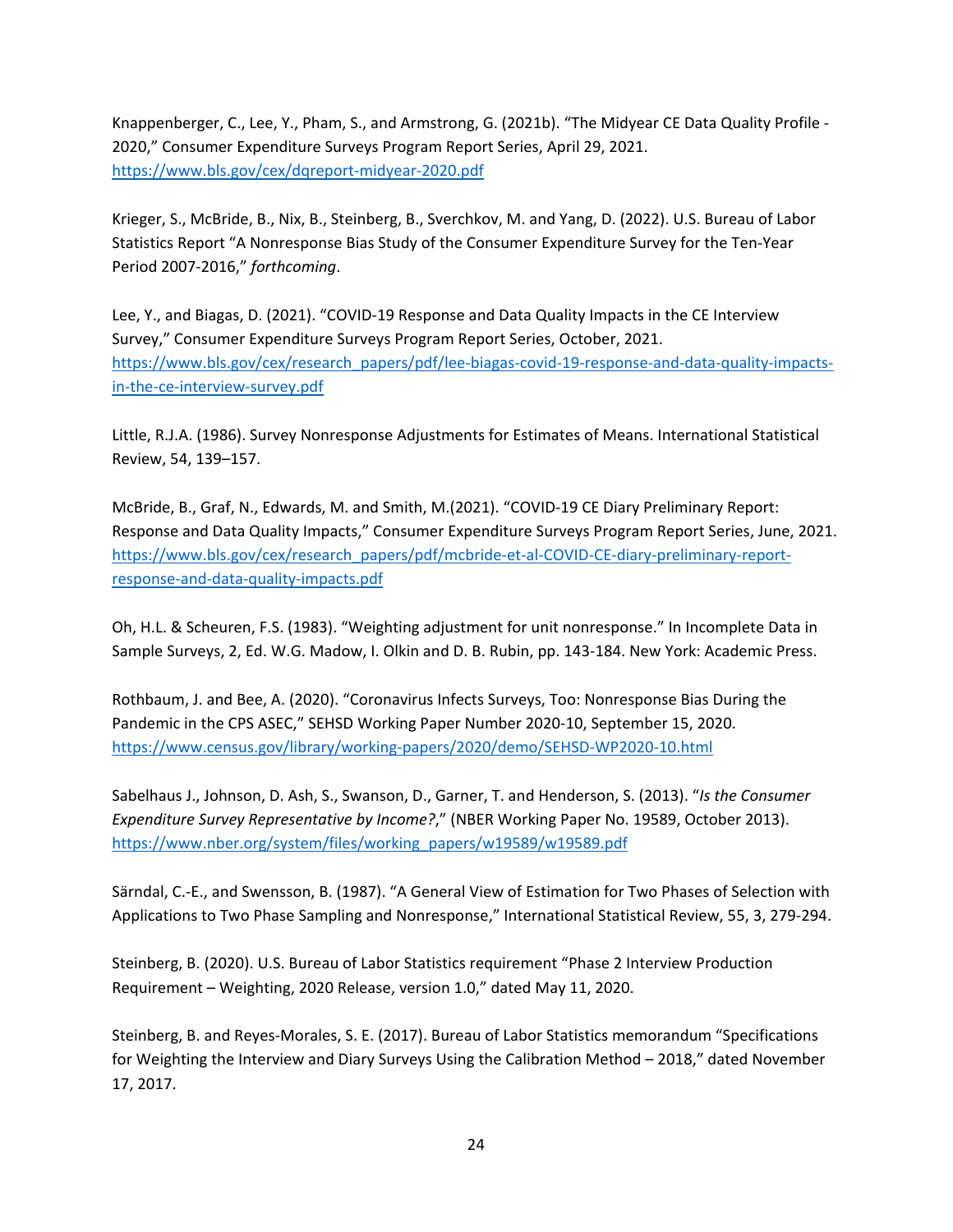U.S. Bureau of Labor Statistics (2018). "Handbook of Methods," last updated March 28, 2018. <https://www.bls.gov/opub/hom/cex/home.htm>

U.S. Census Bureau (2015). "Planning Database with 2010 Census and 2009 – 2013 American Community Survey Data, At the Tract Level," July 25, 2015. <https://www.census.gov/data/developers/data-sets/planning-database.2015.html>

U.S. Census Bureau (2020). "Frequently asked questions: The impact of the coronavirus (COVID-19) pandemic on the Current Population Survey/Housing Vacancy Survey (CPS/HVS)." [https://www.census.gov/housing/hvs/files/qtr220/impact\\_coronavirus\\_20q2.pdf](https://www.census.gov/housing/hvs/files/qtr220/impact_coronavirus_20q2.pdf)

Vartivarian, S. and Little R.A. (2002). "On the Formation of Weighting Adjustment Cells for Nonresponse Adjustment," Proceedings of the Section on Survey Research Methods, 3553-3558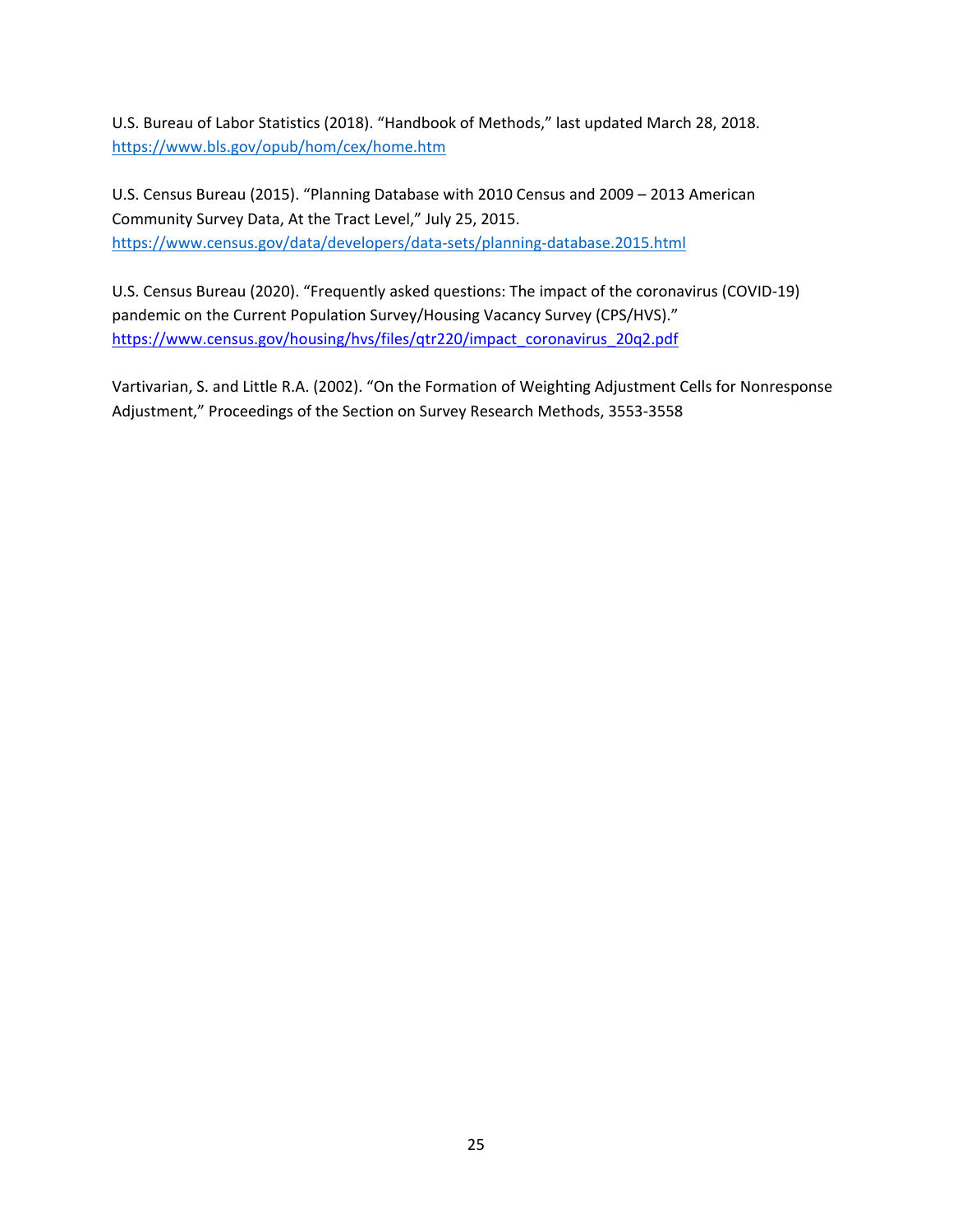**Figure A1: Response Rates by Tenure Status**







A - 1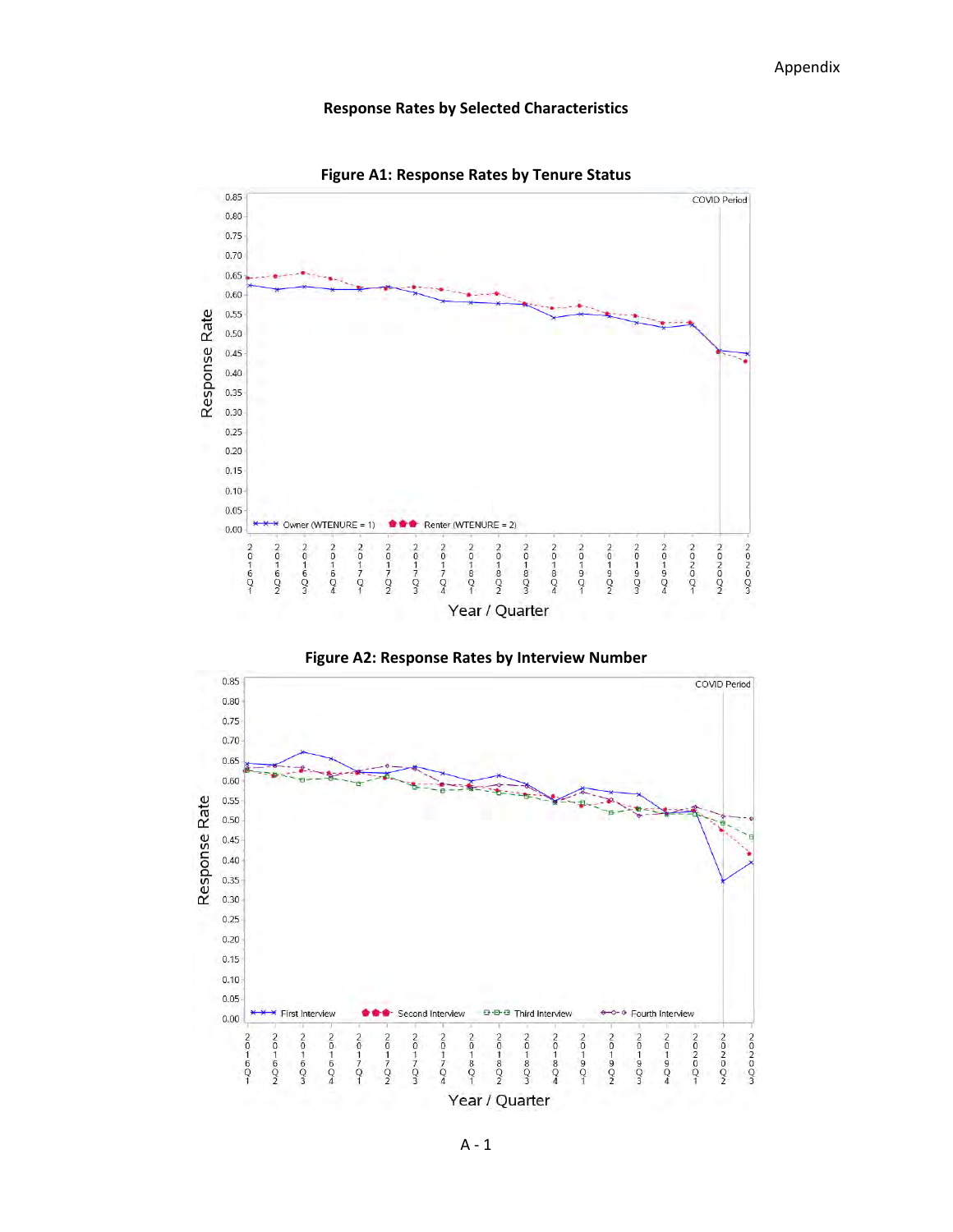





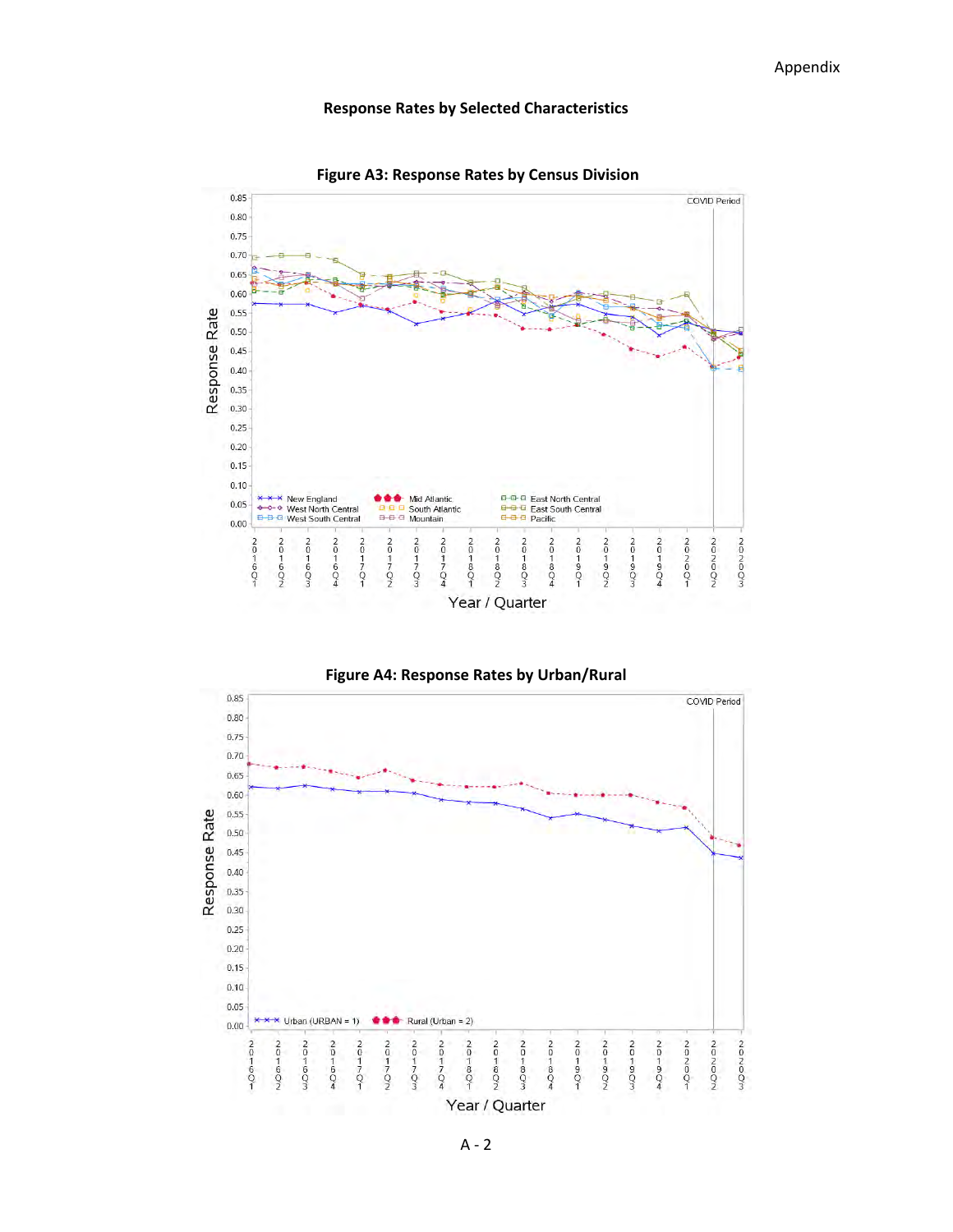



**Figure A6: Response Rates by Quartiles of Percent Not High School Graduate Population**

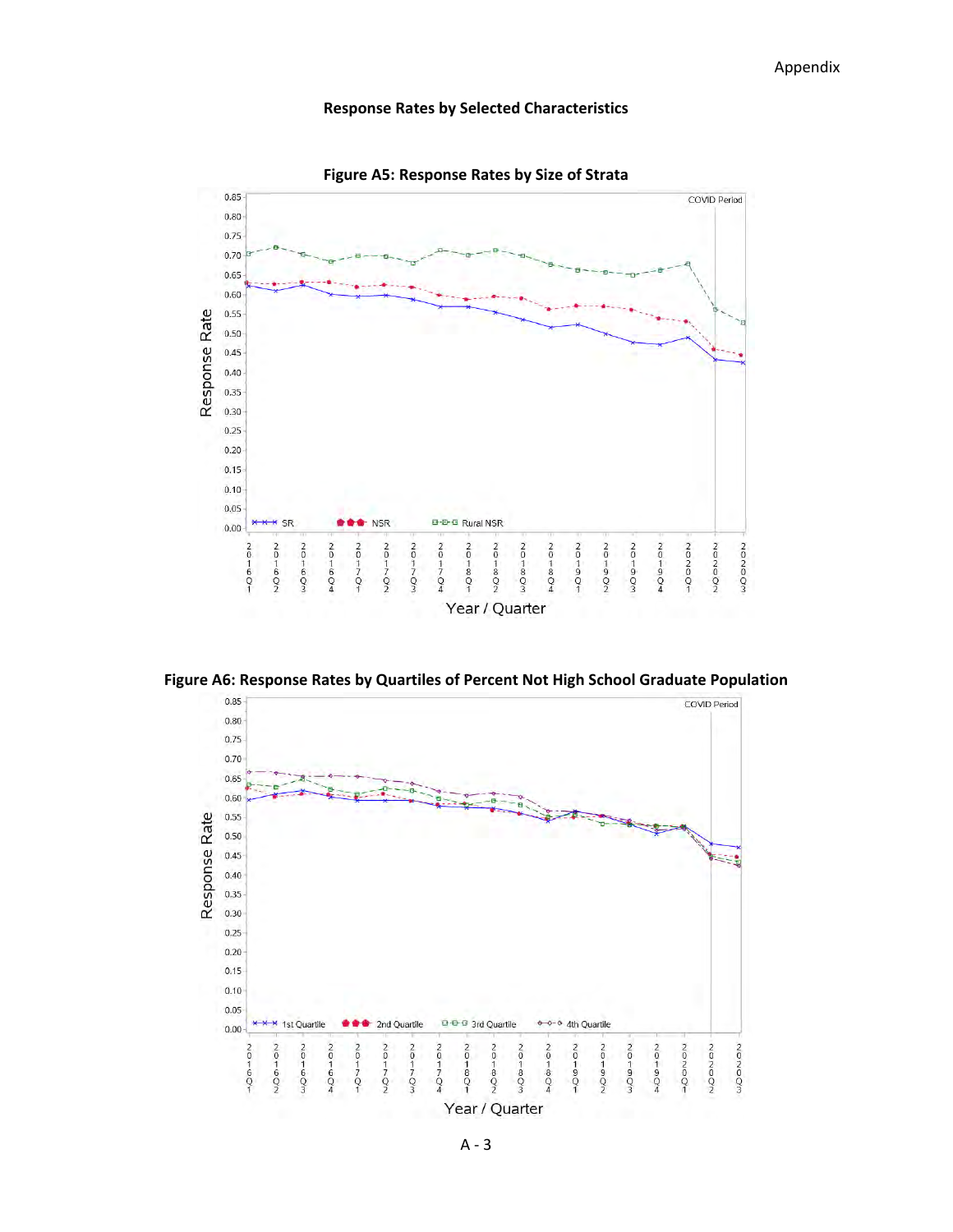

**Figure A7: Response Rates by Quartiles of Median Income**

**Figure A8: Response Rates by Quartiles of Percent Black Alone Population**



A - 4